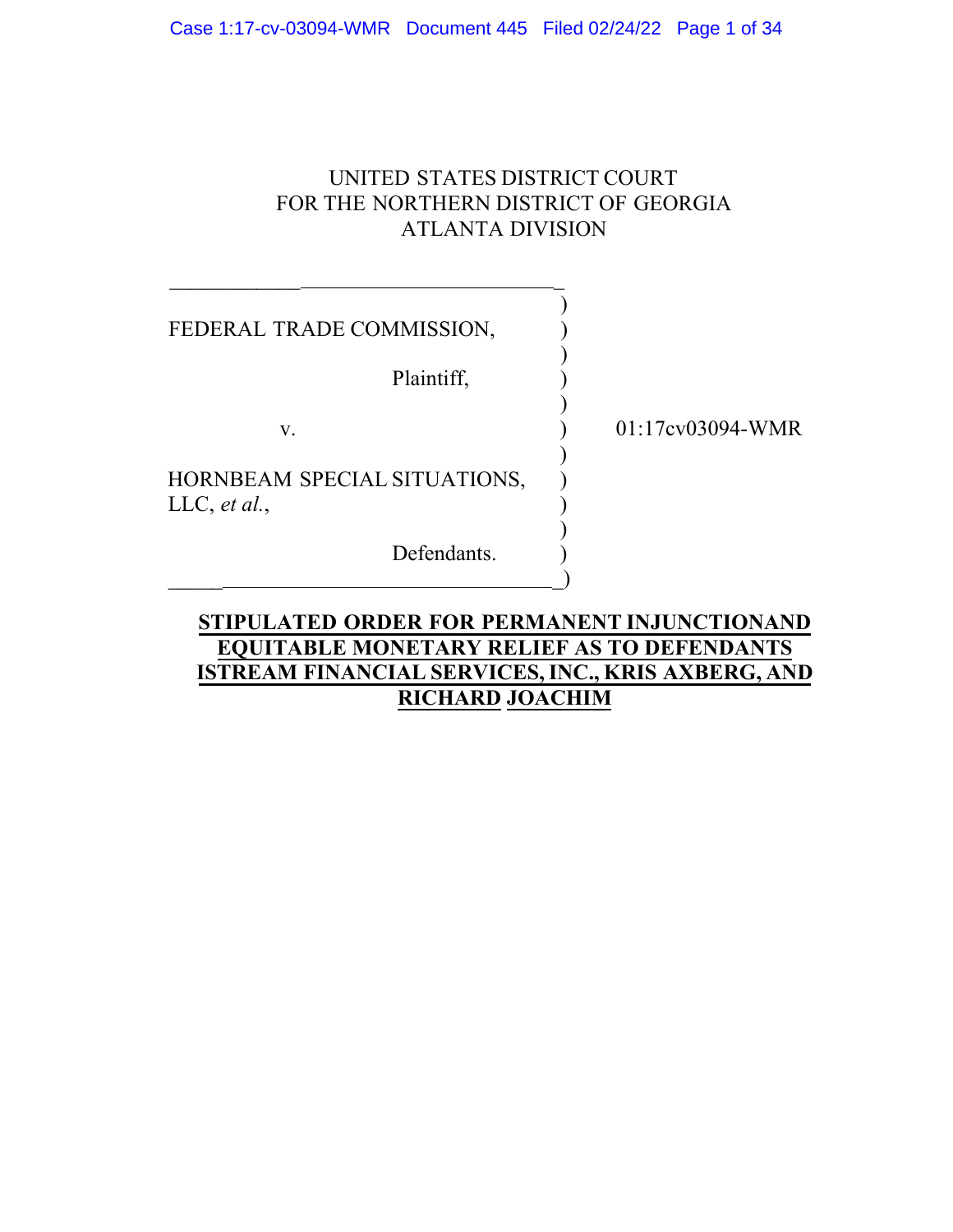Plaintiff, the Federal Trade Commission ("FTC" or "Commission"), filed its Complaint for Injunctive and Other Equitable Relief ("Complaint"), subsequently Fraud and Abuse Prevention Act, 15 U.S.C. §§ 6101 – 6108. Defendants iStream (collectively, "iStream Defendants") and the Commission stipulate to the entry of this Stipulated Order for Permanent Injunction and Monetary Relief ("Order") to resolve all matters in dispute in this action against the iStream Defendants. amended, pursuant to Sections 13(b) and 19 of the Federal Trade Commission Act ("FTC Act"), 15 U.S.C. §§ 53(b), 57b, the Restore Online Shoppers' Confidence Act ("ROSCA"), 15 U.S.C. §§ 8401 *et seq*., and the Telemarketing and Consumer Financial Services, Inc. ("iStream"), Kris Axberg, and Richard "Fred" Joachim

THEREFORE, IT IS ORDERED as follows:

#### **FINDINGS**

- 1. This Court has jurisdiction over this matter.
- in violating the Telemarketing Sales Rule ("TSR"), in violation of Section 310.3(b) of the TSR, <u>16 C.F.R. § 310.3(b)</u>, and Section 5(a) of the FTC Act, 15 U.S.C. § 45(a). 2. The Second Amended Complaint charges that the iStream Defendants participated in unfair acts or practices in violation of Section 5 of the FTC Act, 15 U.S.C. § 45, and provided substantial assistance to other Defendants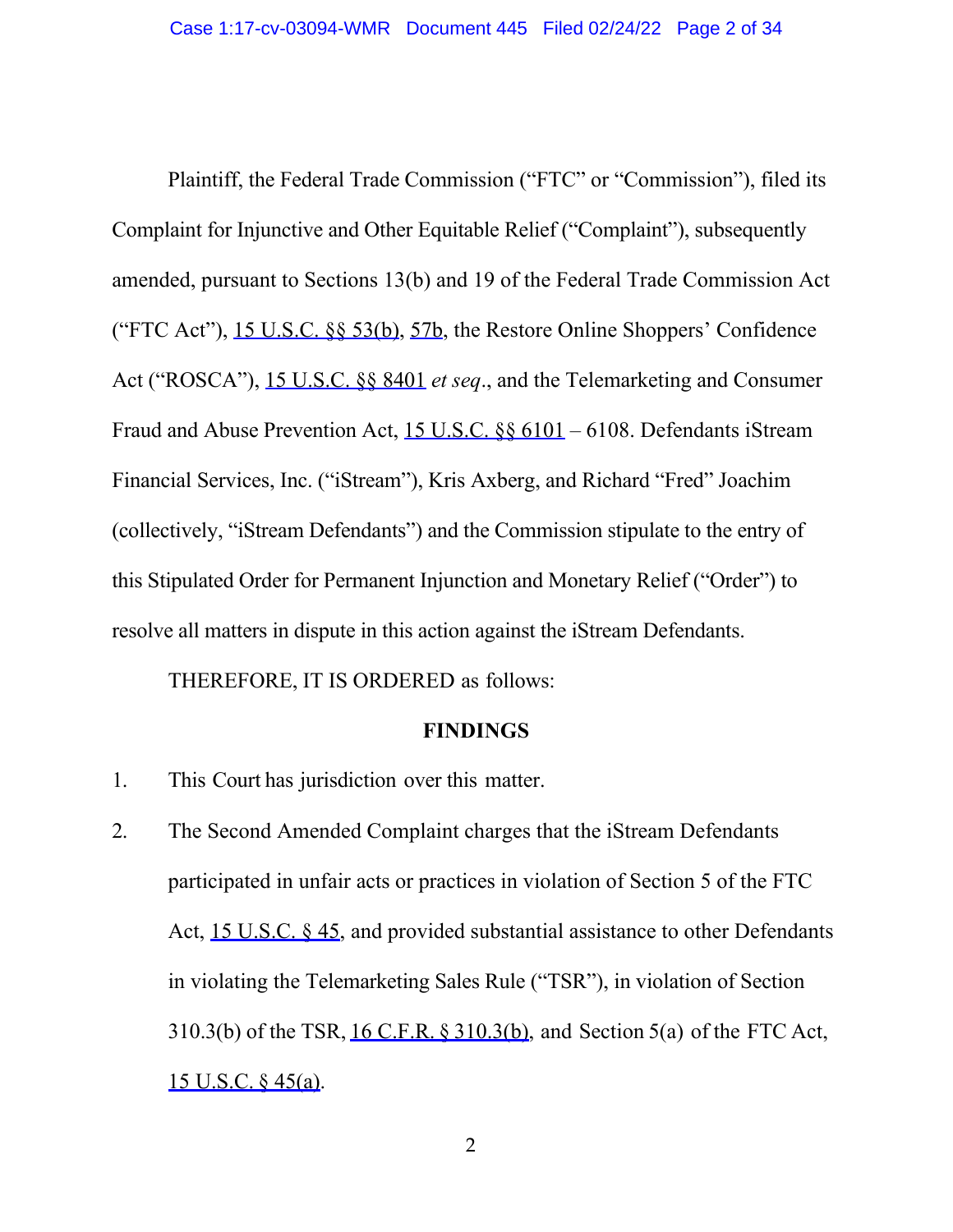- 3. The iStream Defendants neither admit nor deny any allegations alleged in the stated in this Order. Only for purposes of this action, the iStream Defendants admit the facts necessary to establish jurisdiction. Second Amended Complaint, or prior complaints, except as specifically
- 4. The iStream Defendants waive any claim that they may have under the Equal Access to Justice Act, 28 U.S.C. § 2412, concerning the prosecution of this action through the date of this Order, and agree to bear their own costs and attorney fees.
- 5. The iStream Defendants and the Commission waive all rights to appeal or otherwise challenge or contest the validity of this Order.

## **DEFINITIONS**

For the purpose of this Order, the following definitions shall apply:

- A. "**ACH Debit**" means any completed or attempted debit to a Person's account at a financial institution that is processed electronically through the Automated Clearing House Network.
- B. "**Acquirer**" means a business organization, financial institution, or an agent of a business organization or financial institution that has authority from an organization that operates or licenses a credit card system (*e.g.*, VISA, Mastercard, American Express, and Discover) to authorize Merchants to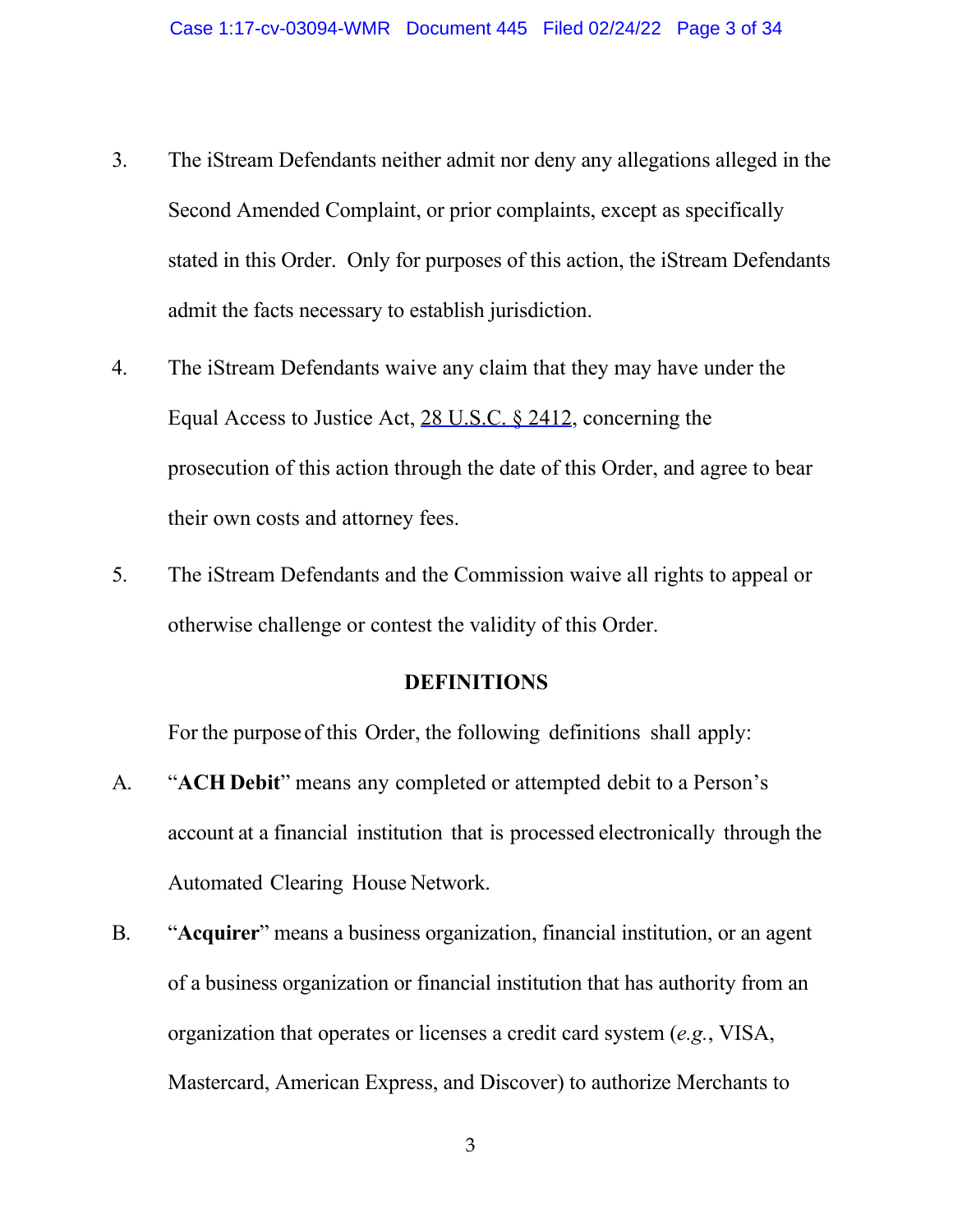system for money, goods or services, or anything else of value. accept, transmit, or process payment by credit card through the credit card

- customer's account, such as a credit card, checking, savings, share or similar account, utility bill, mortgage loan account, or debit card. C. "**Billing Information**" means any data that enables any person to access a
- D. "**Charge**" or "**Charging**" means causing Billing Information to be submitted for payment, including against a consumer's credit card, debit card, bank account, phone bill, or other account, or otherwise attempting to collect money or other consideration.
- financial institution charges all or part of an amount of a Person's credit or debit card transaction back to the Acquirer or other financial institution. E. "**Chargeback**" means a procedure whereby an issuing bank or other
- ordinary consumers, including in all of the following ways: F. "**Clear(ly) and conspicuous(ly)**" means that a required disclosure is difficult to miss (i.e., easily noticeable) and easily understandable by
	- disclosure must be made through the same means through which the communication is presented. In any communication made through both disclosure must be presented simultaneously in both the visual and 1. In any communication that is solely visual or solely audible, the visual and audible means, such as a television advertisement, the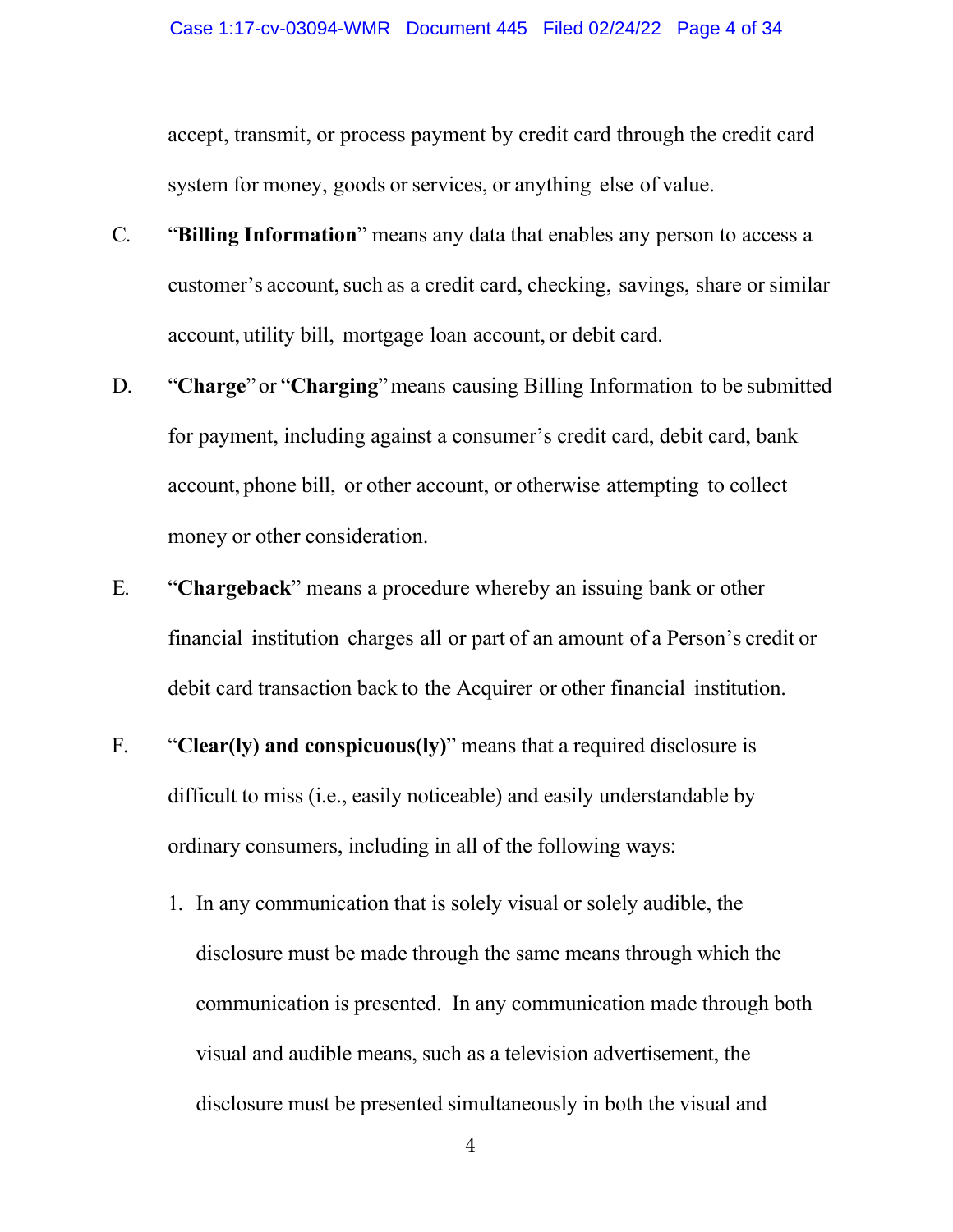audible portions of the communication even if the representation requiring the disclosure is made in only one means.

- 2. A visual disclosure, by its size, contrast, location, the length of time it appears, and other characteristics, must stand out from any accompanying text or other visual elements so that it is easily noticed, read, and understood.
- 3. An audible disclosure, including by telephone or streaming video, must be delivered in a volume, speed, and cadence sufficient for ordinary consumers to easily hear and understand it.
- 4. In any communication using an interactive electronic medium, such as the Internet or software, the disclosure must be unavoidable.
- 5. The disclosure must use diction and syntax understandable to ordinary consumers and must appear in each language in which the representation that requires the disclosure appears.
- 6. The disclosure must comply with these requirements in each medium through which it is received, including all electronic devices and faceto-face communications.
- 7. The disclosure must not be contradicted or mitigated by, or inconsistent with, anything else in the communication.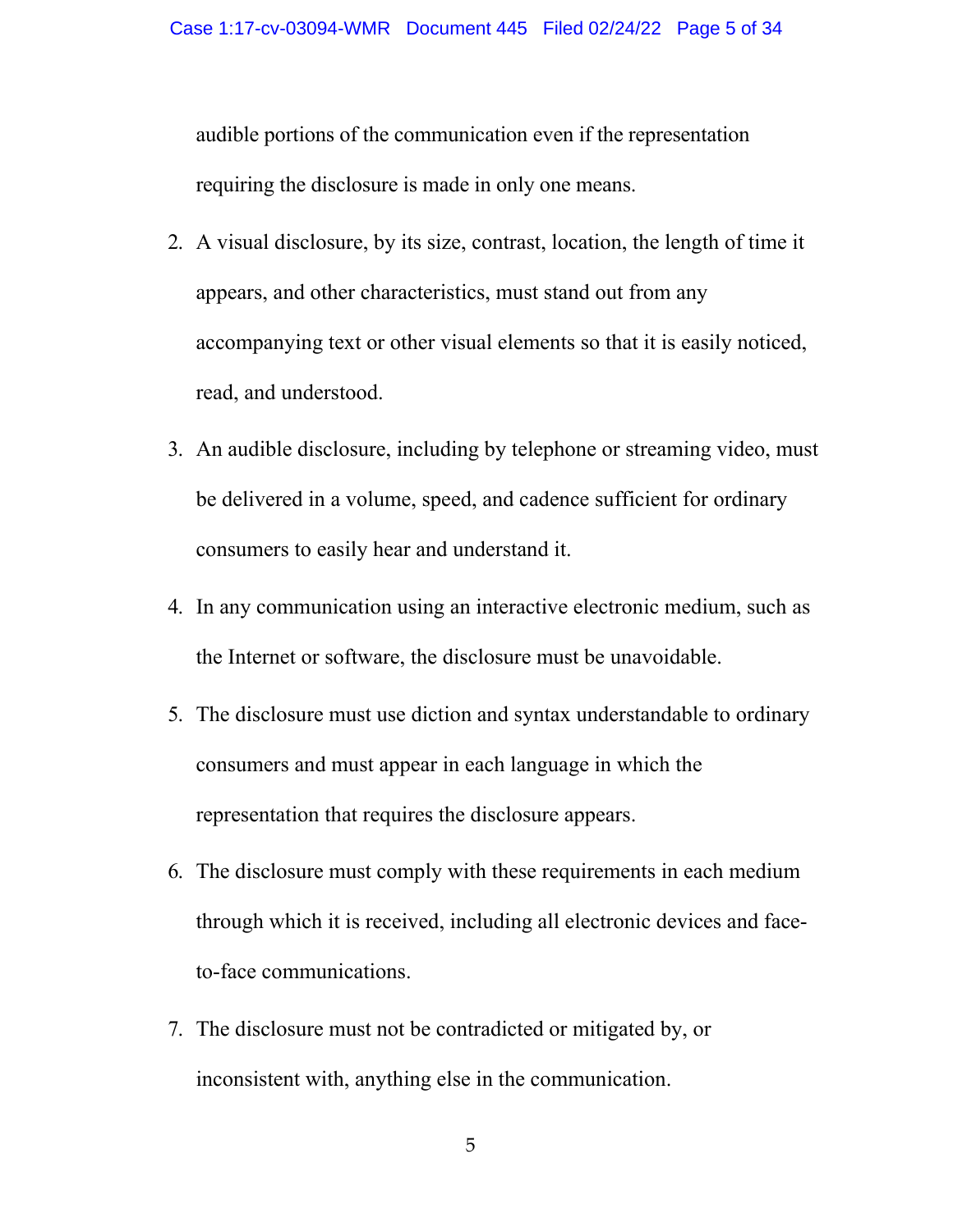- 8. When the representation or sales practice targets a specific audience, such as children, the elderly, or the terminally ill, "ordinary consumers" includes reasonable members of that group.
- companies of the Client, (a) who obtains, directly or indirectly, from any Defendant, a Merchant Account, or (b) to whom any Defendant provides any Payment Processing services. G. "**Client**" means any Person, including any subsidiary, parent, or affiliate
- H. "**Corporate Defendant**" means iStream Financial Services, Inc., and its successors and assigns.
- I. "**Covered Client**" means any Client who requests Payment Processing Club; (c) goods or services marketed in conjunction with short-term or payday loan applications or offering to assist consumers in finding payday or services from the iStream Defendants for: (a) Outbound Telemarketing for selling or marketing any good or service; (b) any Discount Membership short-term loans; or (d) goods or services marketed with a Negative Option Feature.
- marketed to consumers by a Person whereby consumers pay one-time or but not limited to, travel benefits, health benefits, home protection, credit J. "**Discount Membership Club**" means any product or service offered or recurrent fees in order to access discounts, coupons, or benefits, including,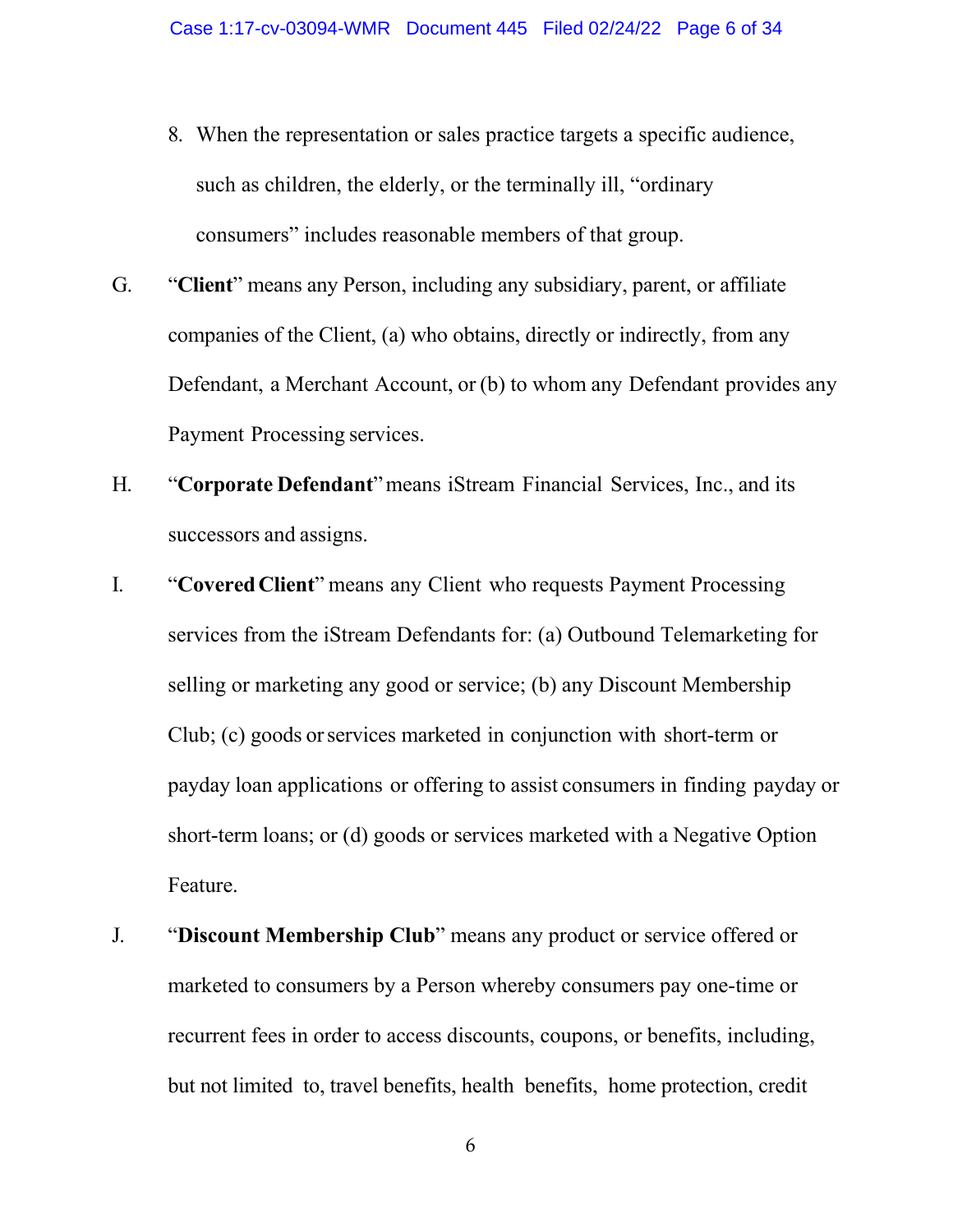or services. A Discount Membership Club does not include paid while offering certain membership benefits including, but not limited to, expedited shipping, bulk quantities, or lower prices. card protection, legal services, weight loss programs, and discounts on goods subscription services sold by retail warehouses or other membership organizations that sell a variety of merchandise or services to consumers

- D. "**For-Profit Charitable Telemarketing**" means a plan, program, or campaign which is conducted (a) by a for-profit entity on behalf of a bona fide charitable institution qualified to receive tax-deductible contributions; (b) in order to induce the purchase of goods or services or a charitable contribution; and (c) through telephone calls that are initiated by the entity engaged in telemarketing as opposed to the donor.
	- enters into an agreement or contract with a Payment Processor, Acquirer or financial institution to sell or market Payment Processing services to a matches, arranges for, or refers a Payment Processor or Acquirer to K. "**Independent Sales Organization**" or "**ISO**" means any Person who (a) Merchant or Seller; (b) matches, arranges for, or refers Merchants or Sellers to a Payment Processor or Acquirer for Payment Processing services; or that Merchants or Sellers for Payment Processing services; or (c) is registered as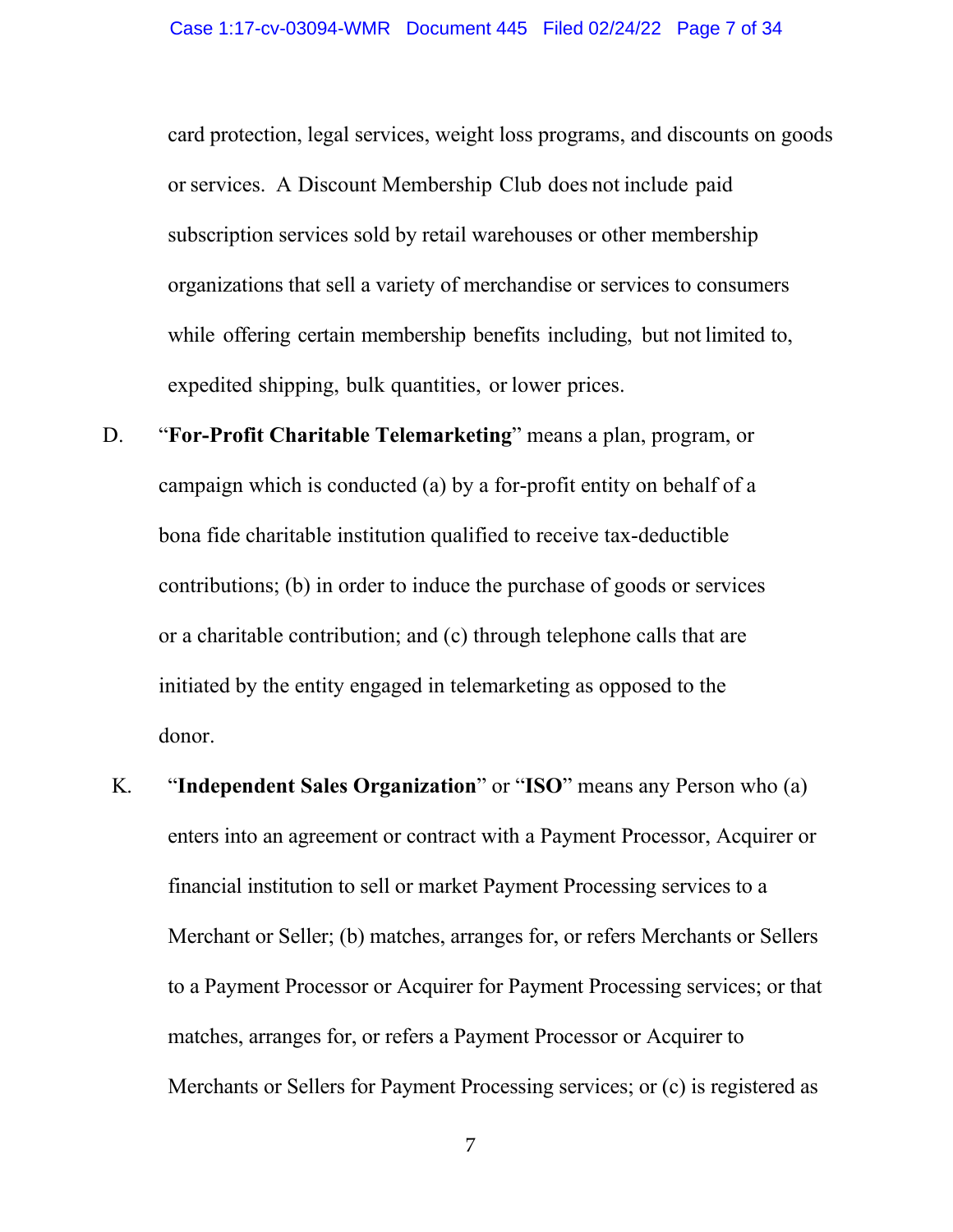an ISO or merchant service provider ("MSP") with VISA, Mastercard, or any credit card association.

- L. "**iStreamDefendants**" means iStream Financial Services, Inc., Kris Axberg, and Richard Joachim, individually, collectively, or in any combination.
- M. "**Individual Defendants**" means Kris Axberg and Richard Joachim, individually and collectively.
- N. "**Merchant**" means a person who is authorized under a written contract with a Payment Processor to honor or accept credit cards, or to transmit or services or a charitable contribution. process for payment credit card payments, for the purchase of goods or
- O. "**Merchant Account**" means an account with an Acquirer that authorizes and allows a Merchant to honor or accept credit cards, or to transmit or process for payment credit card payments, for the purchase of goods or services or a charitable contribution.
- P. "**Microtransaction**" means a sales transaction where no goods or services are exchanged but excluding transactions performed in accordance with the rules of the credit card networks or Nacha as a valid means of confirming accounts.
- Q. **"Nacha"** means the National Automated Clearing House Association d/b/a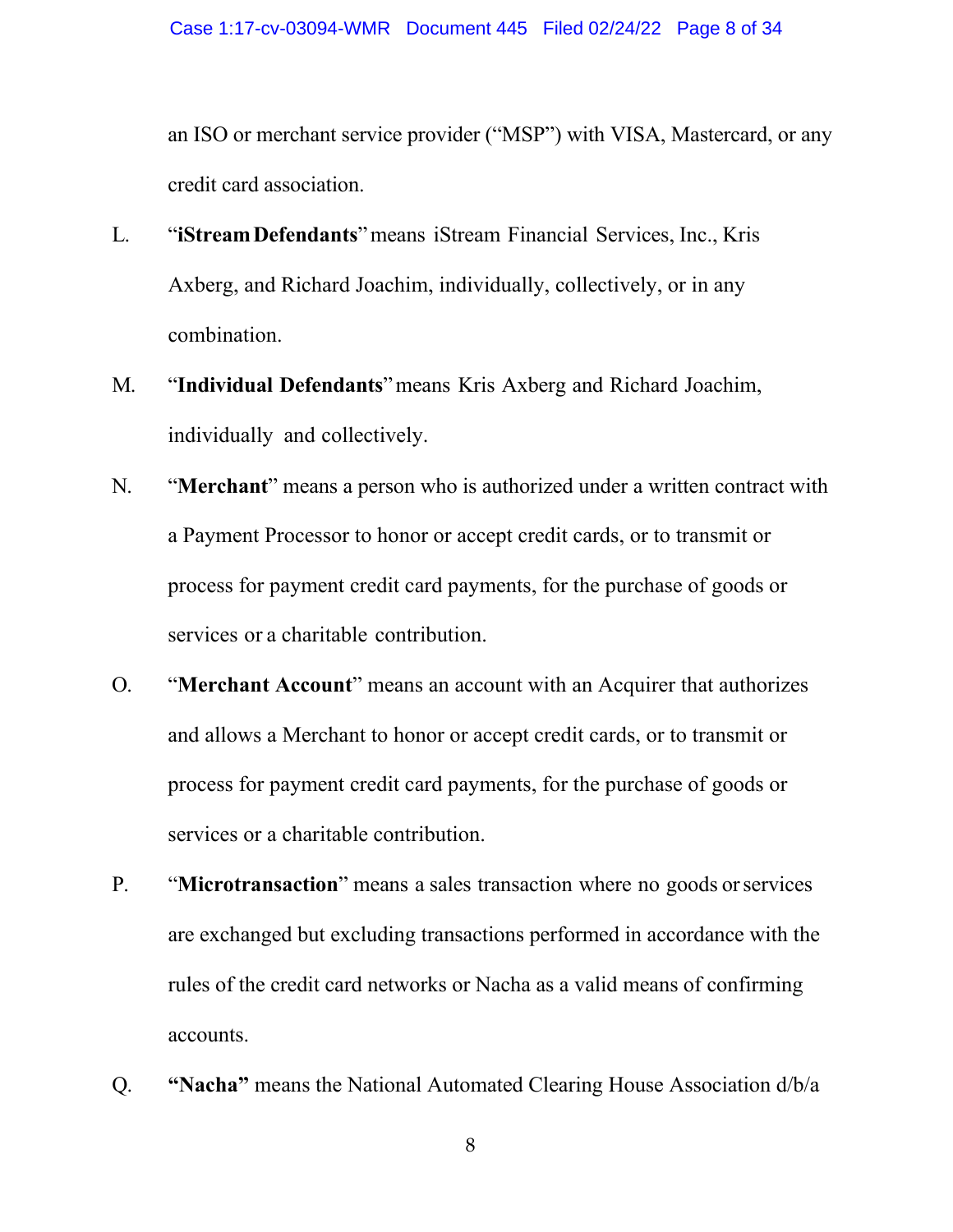Nacha.

- provide any good or service, a provision under which the customer's silence continuing acceptance of the offer. R. "**Negative Option Feature**" means, in an offer or agreement to sell or or failure to take affirmative action to reject a good or service or to cancel the agreement is interpreted by the seller or provider as acceptance or
- Charitable Telemarketing. S. "**Outbound Telemarketing**" means a plan, program, or campaign which is conducted to induce the purchase of good or services in which the telephone calls are initiated by the Person engaged in telemarketing as opposed to the customer, except that Outbound Telemarketing shall not include For-Profit
- between a payment portal (such as a website, mobile phone, card reading Processor for the purpose of authorizing the transaction. T. "Payment Gateway" means the transmission of consumer payment data terminal, kiosk, or interactive voice response service) and a Payment
- of a Merchant or providing a Person, directly or indirectly, with the means mechanism, including, but not limited to, credit cards, debit cards, prepaid U. "Payment Processing" means transmitting sales transaction data on behalf used to charge or debit accounts through the use of any payment method or cards, stored value cards, ACH Debits, and Remotely Created Payment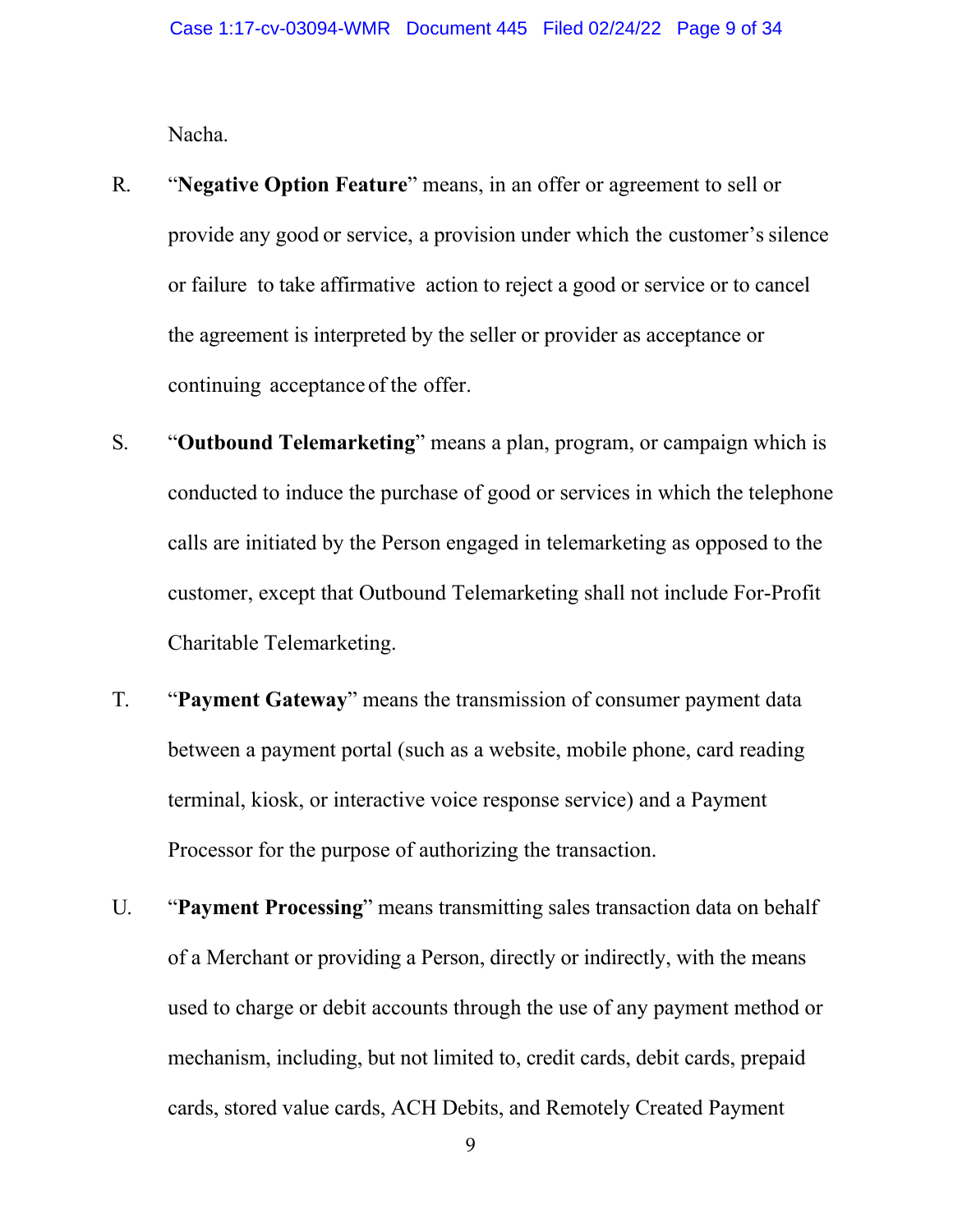Payment Processing includes, among other things: (a) reviewing and transmitting sales transaction data or providing the means to transmit sales transaction data from Merchants to Acquirers, Payment Processors, ISOs,or other financial institutions; (c) clearing, settling, or distributing proceeds of sales transactions from Acquirers or financial institutions to Merchants; agreement on behalf of an Acquirer, or receiving settlement of transaction proceeds from an Acquirer, on behalf of a sponsored Merchant. Provided, however, that a Person does not provide Payment Processing services to a Client where: (i) such Person provides to that Client only Payment Gateway Orders. Whether accomplished through the use of software or otherwise, approving Merchant applications for payment processing services; (b) (d) processing Chargebacks or Returns; or (e) signing a Merchant acceptance services; or (ii) such Person serves solely as a Sales Agent for another entity, and that entity provides underwriting, monitoring, and risk management functions.

- services in connection with another Person's sale of goods or services, or in connection with any charitable donation. V. "**Payment Processor**" means any Person providing Payment Processing
- W. "**Person**" means any natural person, organization, or legal entity, including a corporation, limited liability company, partnership, proprietorship,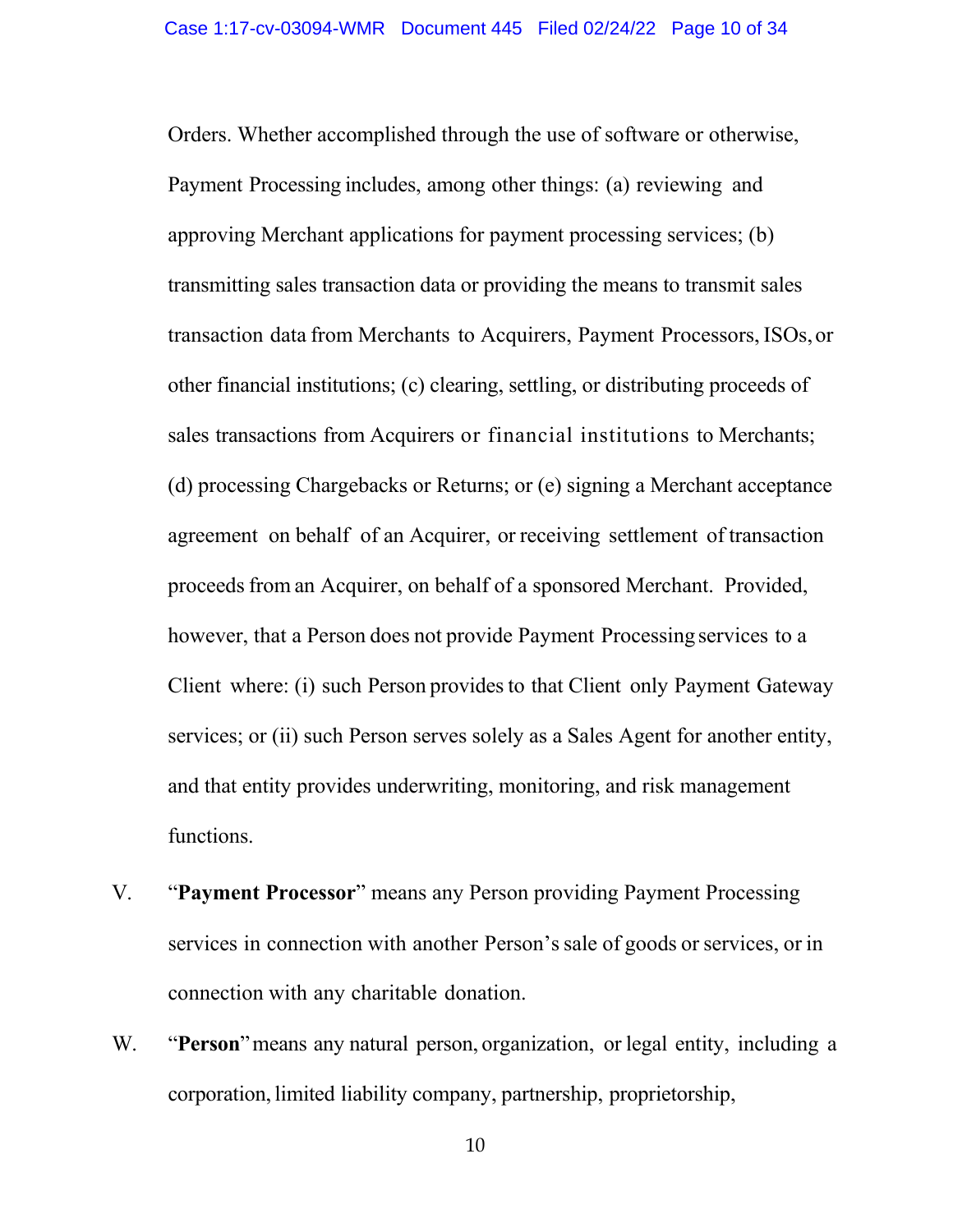agency, or any other group or combination acting as an entity. association, cooperative, government or governmental subdivision or

- X. "**Prospective Client**" means any Person that requests from any iStream Defendant the provision of Payment Processing services. Prospective Client includes any Person who seeks to obtain any iStream Defendant's Payment Processing services, whether the relationship is formed through a direct contractual relationship with the iStream Defendant or indirectly through the services of a third-party referral source.
- instruction or order drawn on a Person's account that is created by the payee or the payee's agent and which is deposited into or cleared through the check clearing system. The term includes, without limitation, a "remotely Y. "**Remotely Created Payment Order**" or "**RCPO**" means any payment created check," as defined in Regulation CC, Availability of Funds and Collection of Checks, 12 CFR 229.2(fff), but does not include a payment order cleared through an Automated Clearinghouse (ACH) Network or subject to the Truth in Lending Act, 15 U.S.C. 1601 *et seq.*, and Regulation Z, 12 CFR part 1026.
- institution charges all or part of an amount of a Person's ACH Debit or RCPO transaction back to the original depository financial institution or Z. "**Return**" means a procedure whereby an issuing bank or other financial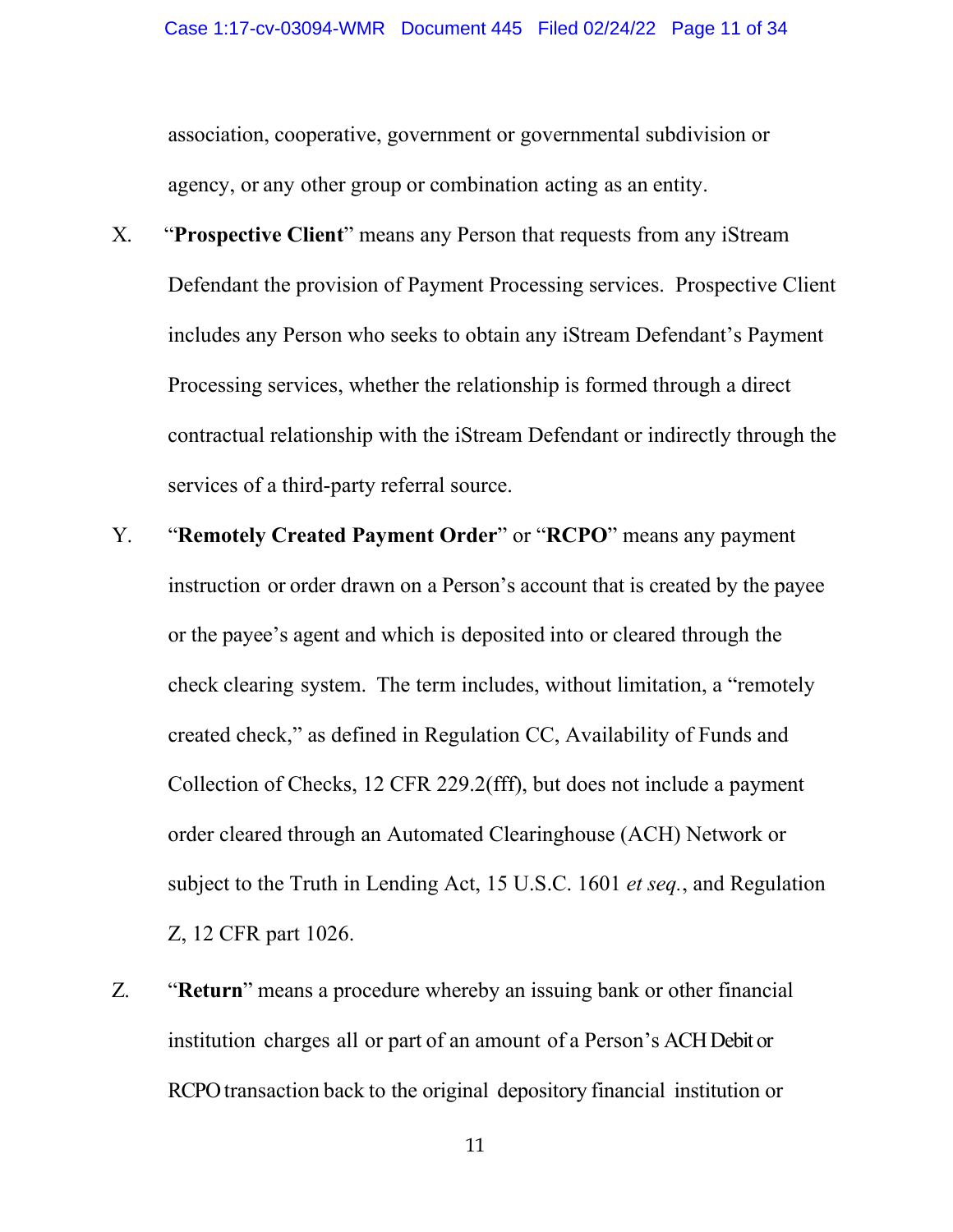merchant bank.

- behalf of Clients. As such, a Sales Agent may be involved in AA. "**Sales Agent**" means a Person that matches, arranges, or refers Prospective Clients or Clients to a Payment Processor, ISO, or financial institution for Payment Processing, but does not hold any contractual liability in the event of losses related to the Payment Processing activities conducted by or on recommending a particular Payment Processor or ISO to a Prospective Client, forwarding to the Payment Processor or ISO a Prospective Client's or Client's merchant application, or negotiating rates and fees charged by a Payment Processor or ISO.
- all attempted ACH Debit or RCPO transactions that are returned through the banking system for any reason for a specific client or Person, whether before calculated separately for each transaction type. BB. "**Total Return Rate**" means the proportion (expressed as a percentage) of or after payment, out of the total number of such attempted transactions,

#### **ORDER**

## **I.**

 IT IS THEREFORE ORDERED that iStream Defendants, whether acting directly or indirectly, are permanently restrained and enjoined from (a) Payment Processing, directly or indirectly, a Remotely Created Payment Order, (b)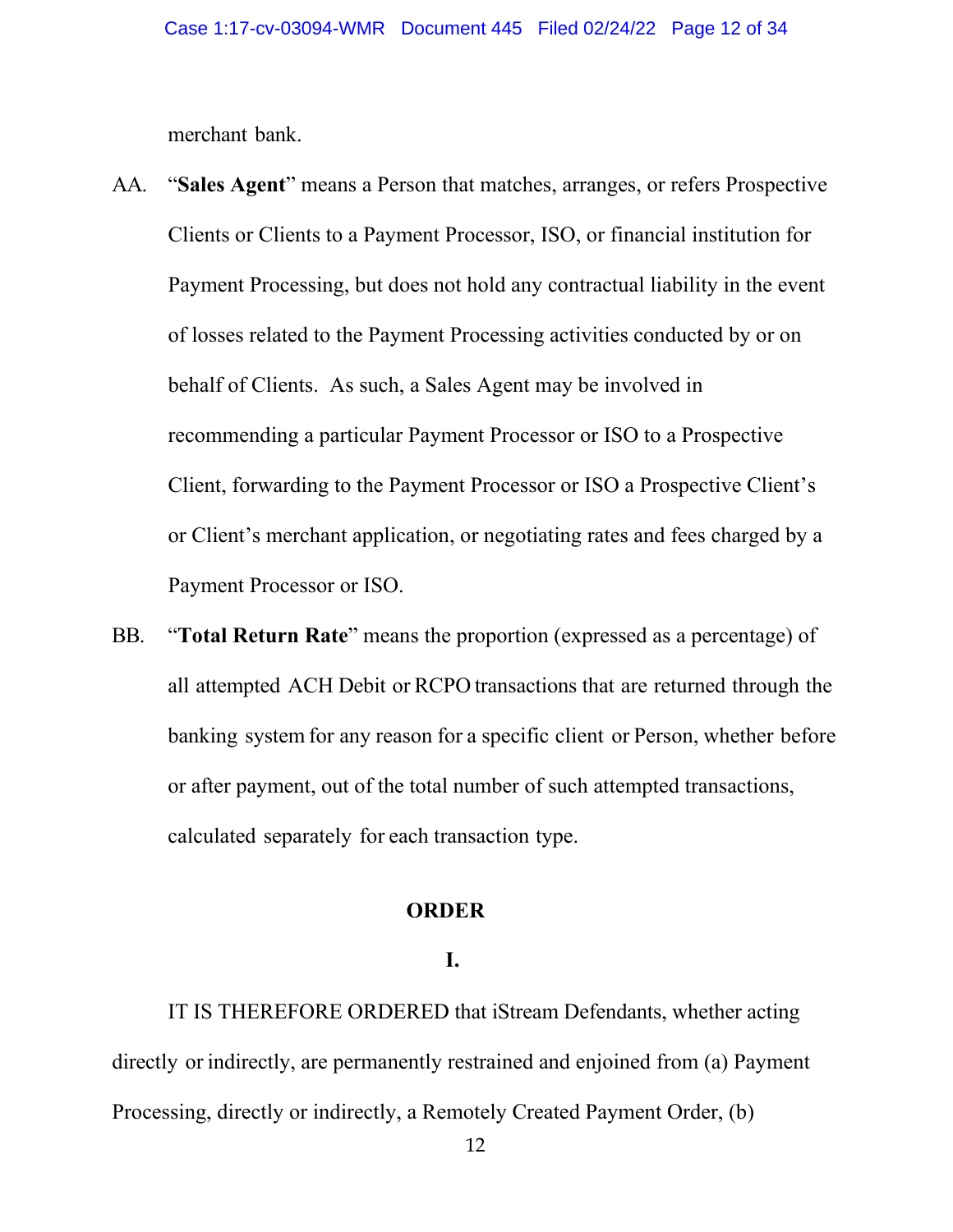licensing, renting, or providing software to any Client for use in Payment Processing Remotely Created Payment Order transactions, and (c) providing Payment Processing to, or acting as an ISO or Sales Agent for, any Covered Client.

### **II.**

 IT IS FURTHER ORDERED that iStream Defendants, iStream Defendants' officers, agents, attorneys, and employees, and all other persons in active concert or participation with any of them who receive actual notice of this Order, whether acting directly or indirectly, are permanently restrained and enjoined from providing Payment Processing to any Client, from acting as an ISO or Sales Agent for, and from providing substantial assistance or support to any Client, when iStream Defendants know, or should know, that the Client is engaged in or is likely to be engaged in a deceptive or unfair act or practice prohibited by Section 5 of the FTC Act or a deceptive or abusive act or practice prohibited by the Telemarketing Sales Rule ("TSR"), 16 C.F.R. Part 3, including, but not limited to:

- A. debiting or charging of consumer bank or credit card accounts without express informed consent;
- total cost to purchase, receive, or use any such products or services; and B. failing to disclose, clearly and conspicuously, all products and services that are sold in conjunction with the offered product or service, and the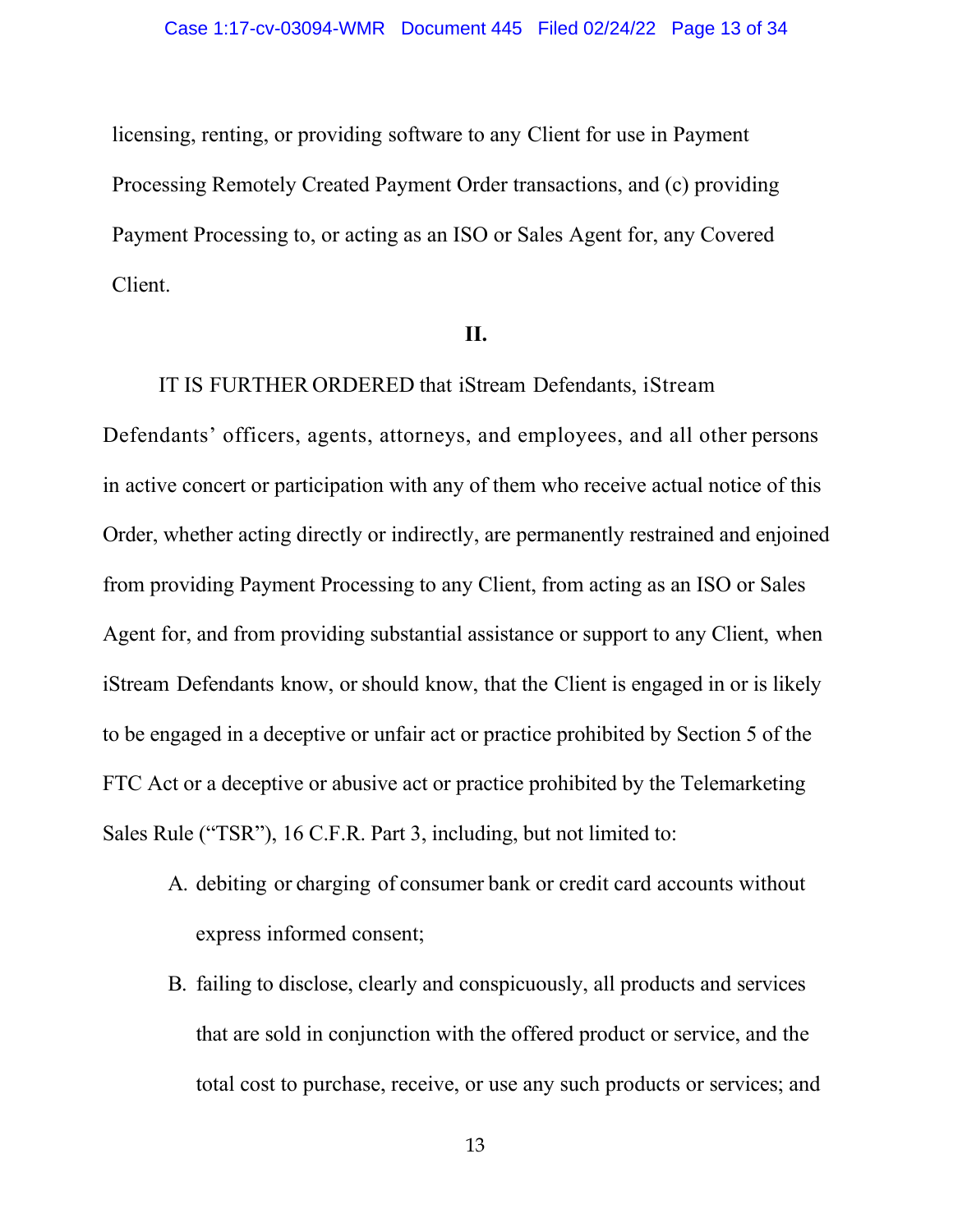receive, or use any product or service; any material aspect of the performance, efficacy, nature or central characteristics of the product or service; and any material aspect of the nature or terms of the seller's refund, cancellation, exchange, or repurchase policies. C. misrepresenting, expressly or by implication, the total costs to purchase,

### **III.**

 officers, agents, servants, employees, and attorneys, and all other persons in active concert or participation with any of them, who receive actual notice of this Order, whether acting directly or indirectly, are permanently restrained and enjoined from providing Payment Processing to any Prospective Client without first engaging in a reasonable screening of the Prospective Client to determine whether the Prospective Client's business practices are, or are likely to be, deceptive or unfair within the meaning of Section 5 of the FTC Act, or in violation of the TSR. Such reasonable screening shall include, but not be limited to: IT IS FURTHER ORDERED that iStream Defendants, iStream Defendants'

- A. Obtaining from each Prospective Client or a national reputable third-party database:
	- Client's business, including describing the nature of all goods and services sold and methods of sale, for which the Prospective 1. A description of the nature of the entirety of the Prospective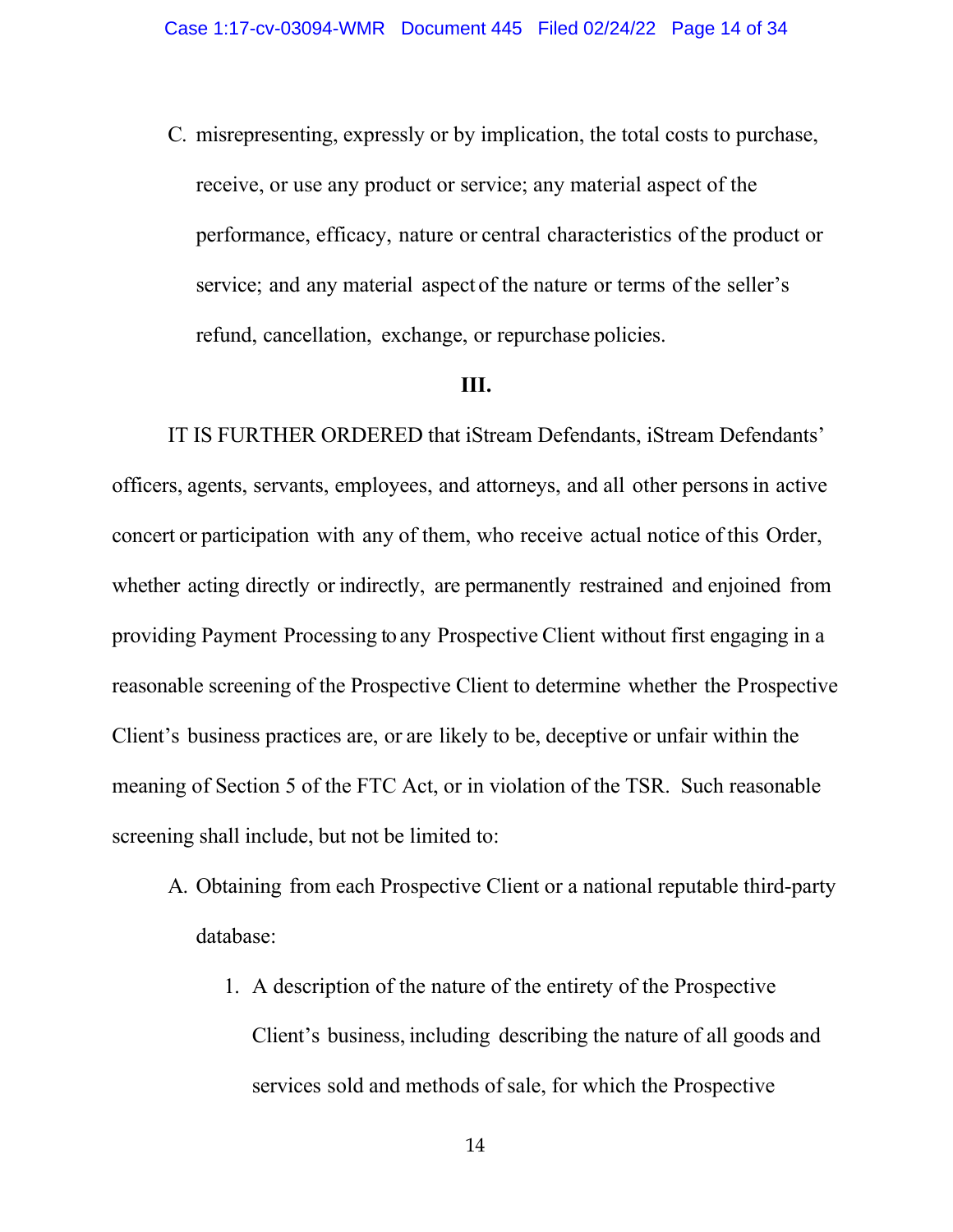Client seeks Payment Processing services;

- 2. Each physical address at which the Prospective Client has conducted business within the past two years or will conduct business identified pursuant to subsection (1) of this Section III.A;
- 3. A list of all Internet websites, the content of which is designed or controlled by the Prospective Client, under or through which the Prospective Client has marketed or intends to market the goods Processing services; and services for which the Prospective Client seeks Payment
- 4. The names of trade and bank references used by the Prospective Client;
- 5. The name and address of every originating depository financial institution and Payment Processor used by the Prospective Client during the preceding twelve (12) months;
- preceding six (6) months, and estimates of future Total Return 6. The Prospective Client's past monthly Total Return Rate for the Rates;
- 7. A random sample of complaints received by the Prospective Client over the preceding six (6) months for each good or service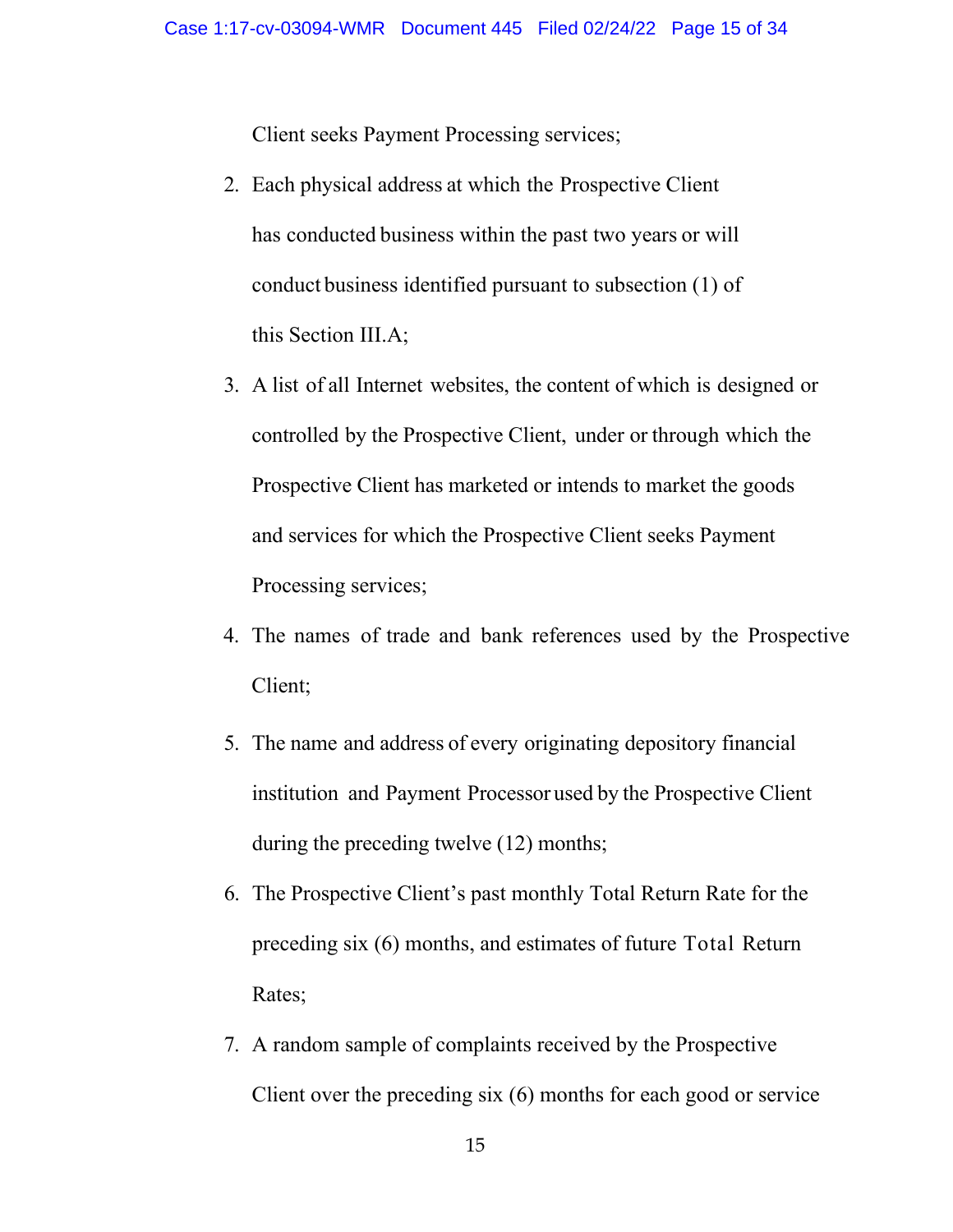marketed by the Prospective Client during that time period;

- the entity; (b) Person(s) with a 25% majority ownership interest in the entity; and (c) any corporate names, business, names, trade Persons have conducted business within the past five (5) years; 8. The name(s) of: (a) the principal(s) and controlling Person(s) of names, fictitious names, DBAs, or aliases under which such and
- 9. Whether the Prospective Client or any of the Persons identified in subject to any rules enforcement activity by Nacha or in conjunction with Nacha rules during the preceding two years; (b) placed in a payment card association's Chargeback monitoring the Commission or any other state or federal law enforcement response to Subsection (A)(8) of this Section have ever been: (a) program during the preceding two years; or (c) the subject of a complaint filed by or Assurance of Voluntary Compliance with agency.
- B. Comparing the Total Return Rates obtained under Section III.A(6) of this Order to the Return rate thresholds established by Nacha for unauthorized, administrative, and total Returns.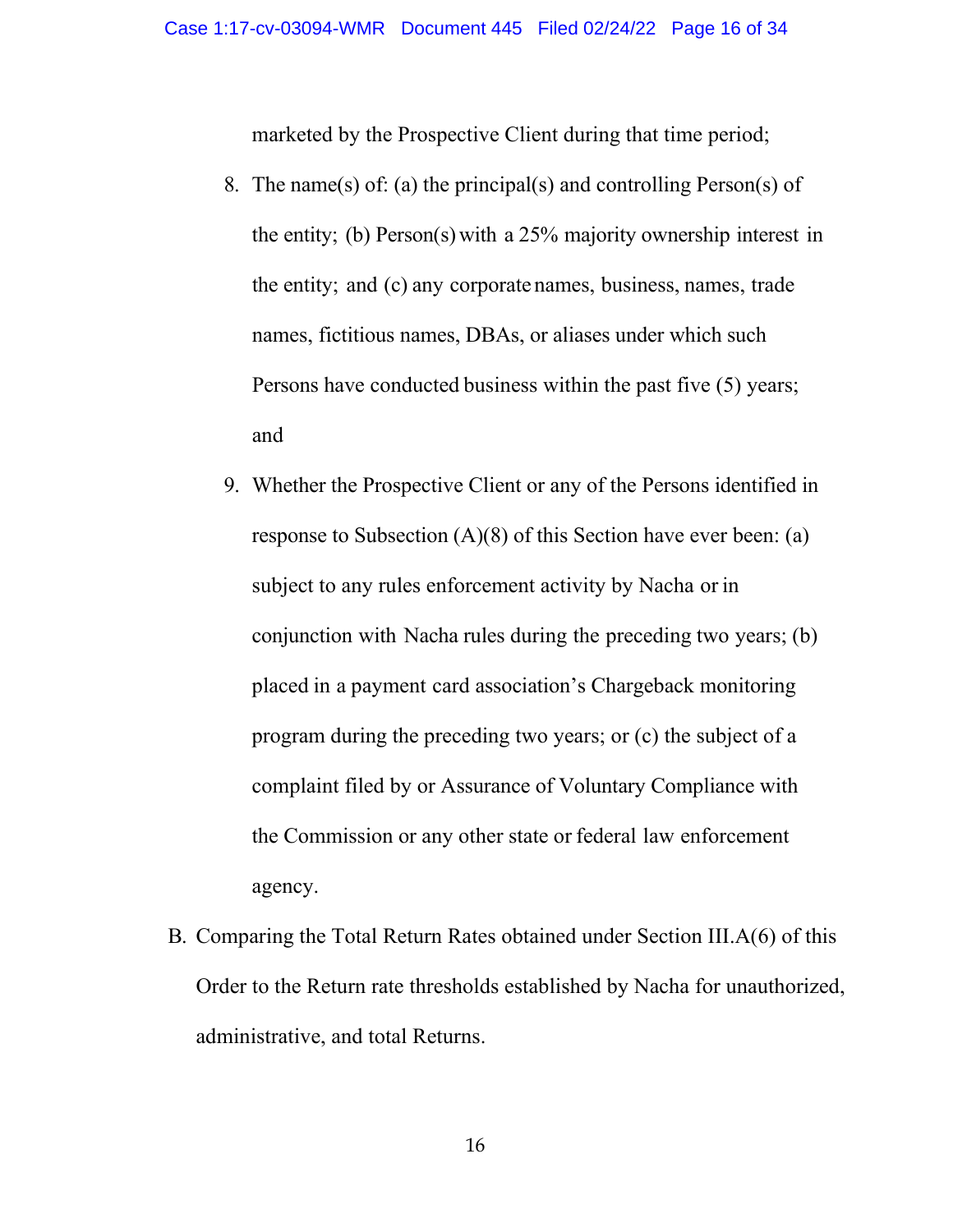- reviewing the Internet websites, the content of which is designed or controlled by the Prospective Client, or used or approved for use by the Prospective Client to market its goods or services; (2) where available, obtaining and reviewing copies of monthly Payment Processing statements or other reports of transactional data showing the number of transactions and Returns issued by any bank, ISO, or Payment Processor used by the Prospective Client during the preceding six (6) months; (3) obtaining and reviewing a representative sample of current marketing materials for each good or service related to the offer for which the iStream Defendant would provide Prospective Client with Payment Processing; (4) reviewing the Better Business Bureau ratings of the Prospective Client; and (5) reviewing such steps is to determine whether the Prospective Client is engaged in the enumerated acts or practices, in which case the iStream Defendant shall not provide Payment Processing services to the Prospective Client. Such acts C. Taking reasonable steps to assess the accuracy of the information provided pursuant to Section III.A of this Order, including but not limited to: (1) Internet search results related to the Prospective Client. The purpose of and practices are:
	- services that are sold in conjunction with the offered product or 1. Failing to clearly and conspicuously disclose all products and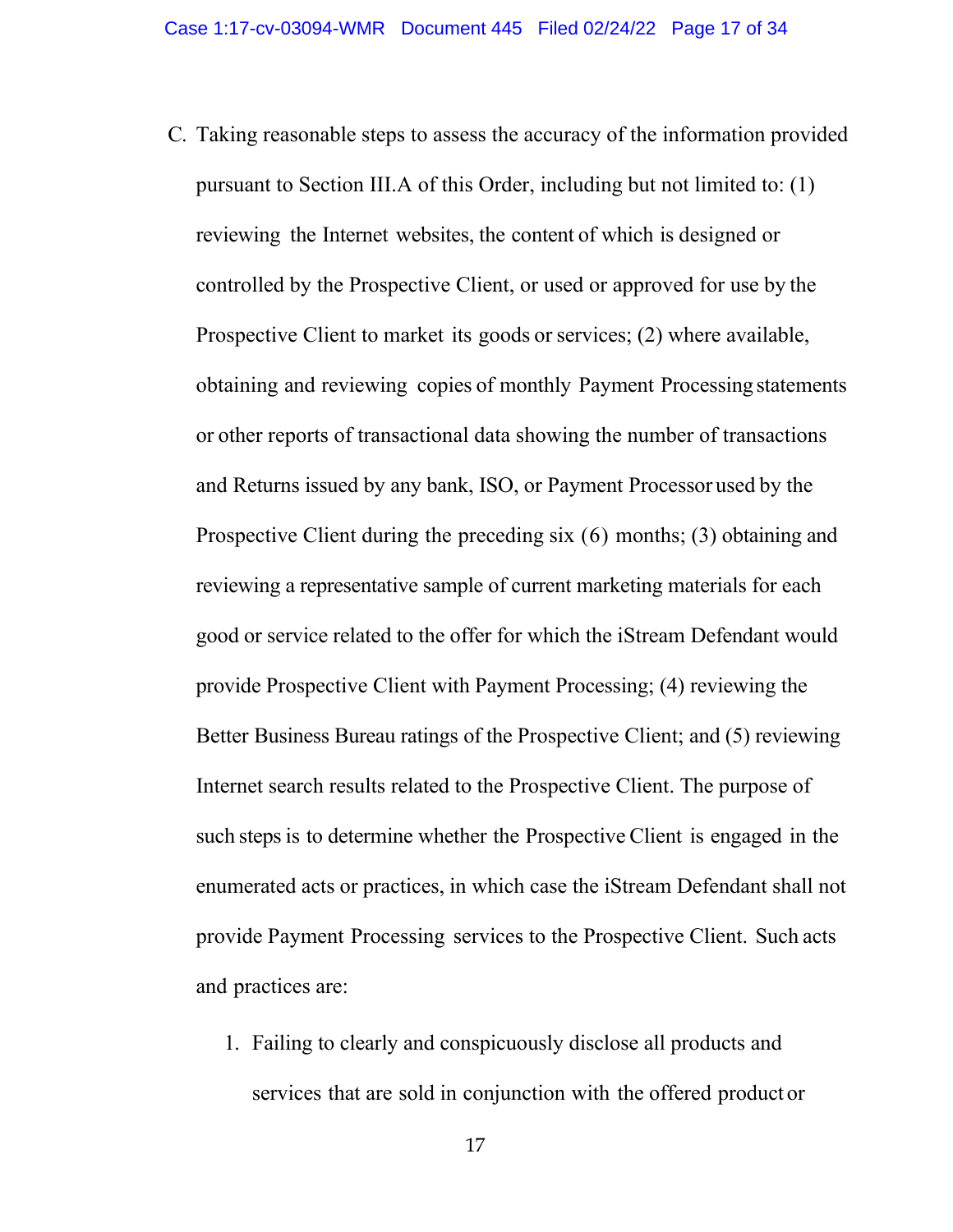products or services that are the subject of the sales offer; service, and the total cost to purchase, receive, or use, any

- 2. Misrepresenting any material aspect of the performance, efficacy, subject of the sales offer; nature, or central characteristics of goods or services that are the
- 3. Failing to clearly and conspicuously disclose all material terms and conditions of an offer;
- 4. Misrepresenting, expressly or by implication, any material aspect of the Prospective Client's refund, cancellation, exchange, or repurchase policies; and
- 5. Causing billing information to be submitted for payment without the customer's express authorization.

#### **IV.**

 officers, agents, servants, employees, and attorneys, and all other persons in active concert or participation with any of them, who receive actual notice of this Order, whether acting directly or indirectly, in connection with Payment Processing, are permanently restrained and enjoined from: IT IS FURTHER ORDERED that iStream Defendants, iStream Defendants'

- A. Failing to complete the reasonable screening process described in Section
	- III of the Order within a 90-day period for all existing Clients;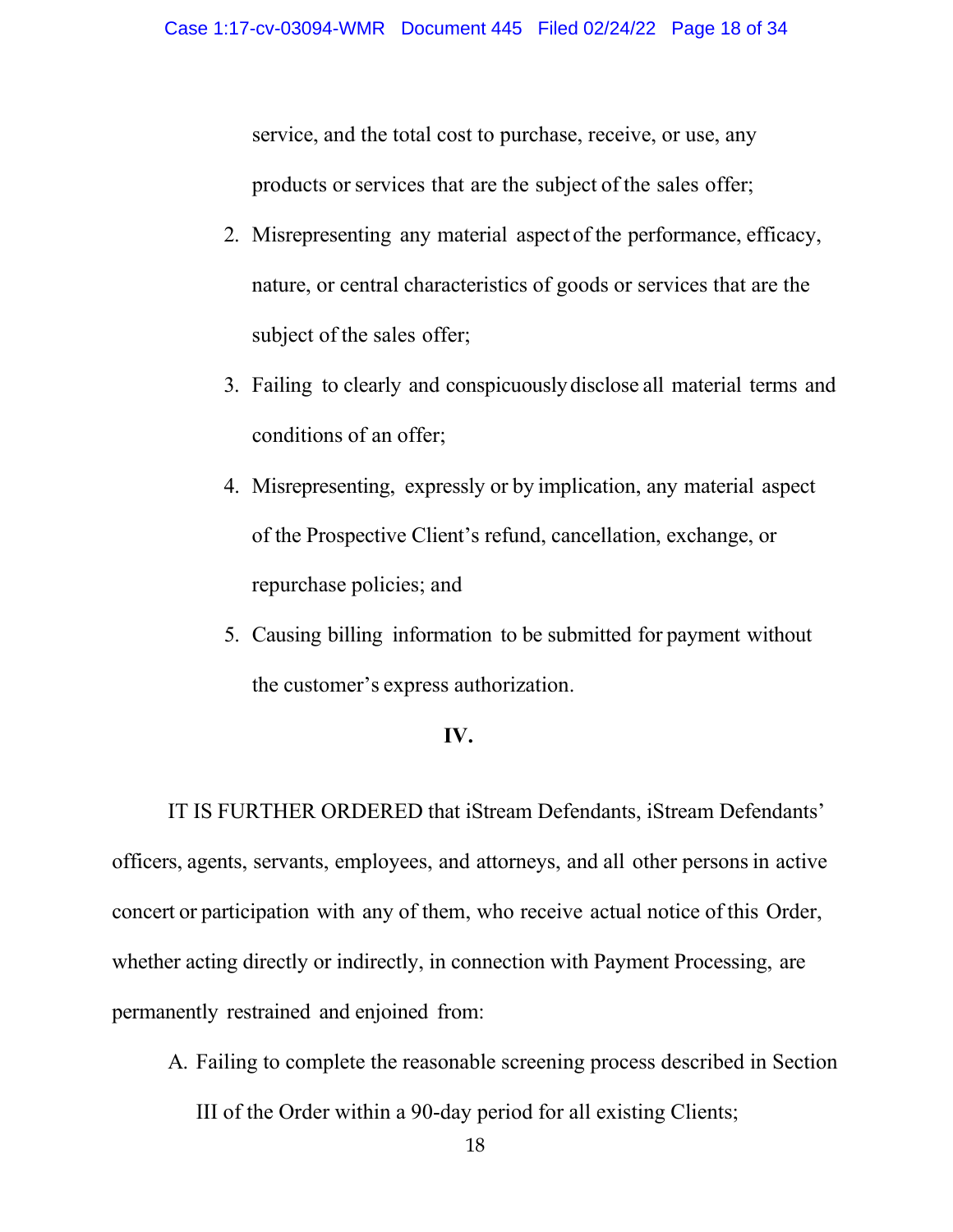- B. Failing to monitor each Client's transactions to determine whether the Client's Total Return Rates, and reasons provided for Returns, as well as Client is engaged in practices that are deceptive or unfair in violation of Section 5 of the FTC Act, or deceptive or abusive in violation of the TSR. Such monitoring shall include, but not be limited to, (a) regularly reviewing Clients' Internet websites, the content of which is designed or controlled by the Client, including from an IP address that is not associated with the iStream Defendants; (b) regularly reviewing each examining any unusual or suspect transaction patterns, values, and volume; (c) regularly reviewing Clients' Better Business Bureau ratings; and (d) regularly reviewing Internet search results related to the Client;
- C. Failing to calculate and update at least on a monthly basis for each Client the Total Return Rate. For any Client with multiple processing locations or accounts, entity IDs, or Merchant Accounts, the calculation of the Total Return Rate shall be made for each of the Client's individual locations or accounts, and in the aggregate for each Client;
- two and one-half percent (2.5%) and whose total number of ACH Debit D. Failing to immediately conduct a reasonable investigation, which must be completed in 60 days, of the cause for any Total Return Rate that exceeds transactions with the Payment Processor exceeds 50 transactions per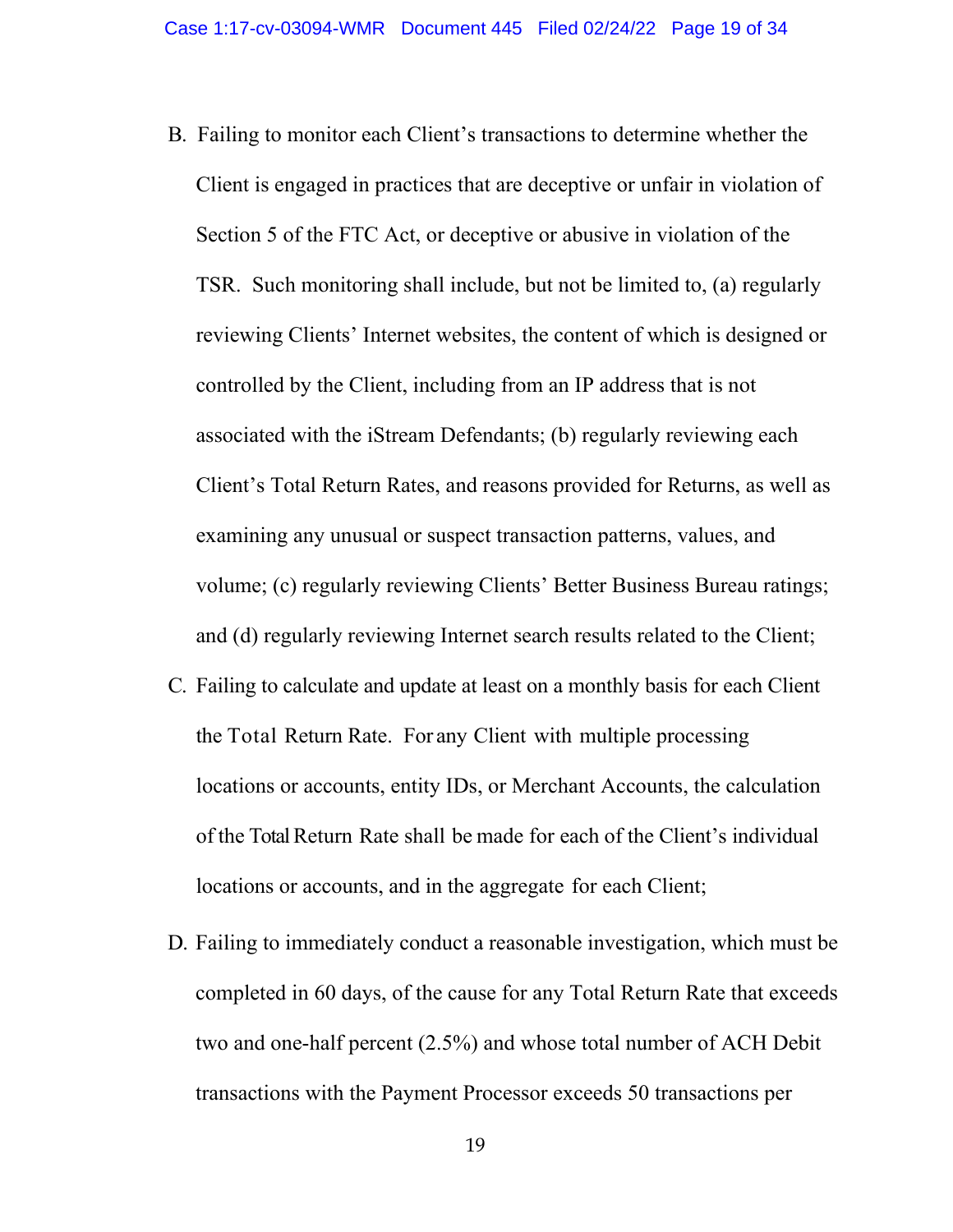month, in two of the past six (6) months.

- 1. During the investigation, Defendants shall notify the Client that Payment Processing services for the Client are under investigation and may be suspended or terminated.
- of the Client; confirming, through means other than making inquiries of the Client, that the Client has obtained required consumer authorizations for the transactions; contacting Better Business Bureaus to gather detailed information, including complaints and other relevant information, regarding the Client; reviewing from an IP address that is not associated with iStream Defendants the the Client, or used or approved for use by the Client to market its goods and services; searching publicly available sources for legal actions taken by the Commission or other state or federal law enforcement agencies against the Client, including any Assurances determine the Client's sales practices, where possible. 2. Reasonable investigation includes but is not limited to verifying and updating the truth and accuracy of information gathered in compliance with Section III of this Order and any other advertising Internet websites, the content of which is designed or controlled by of Voluntary Compliance; and conducting 'test' shopping to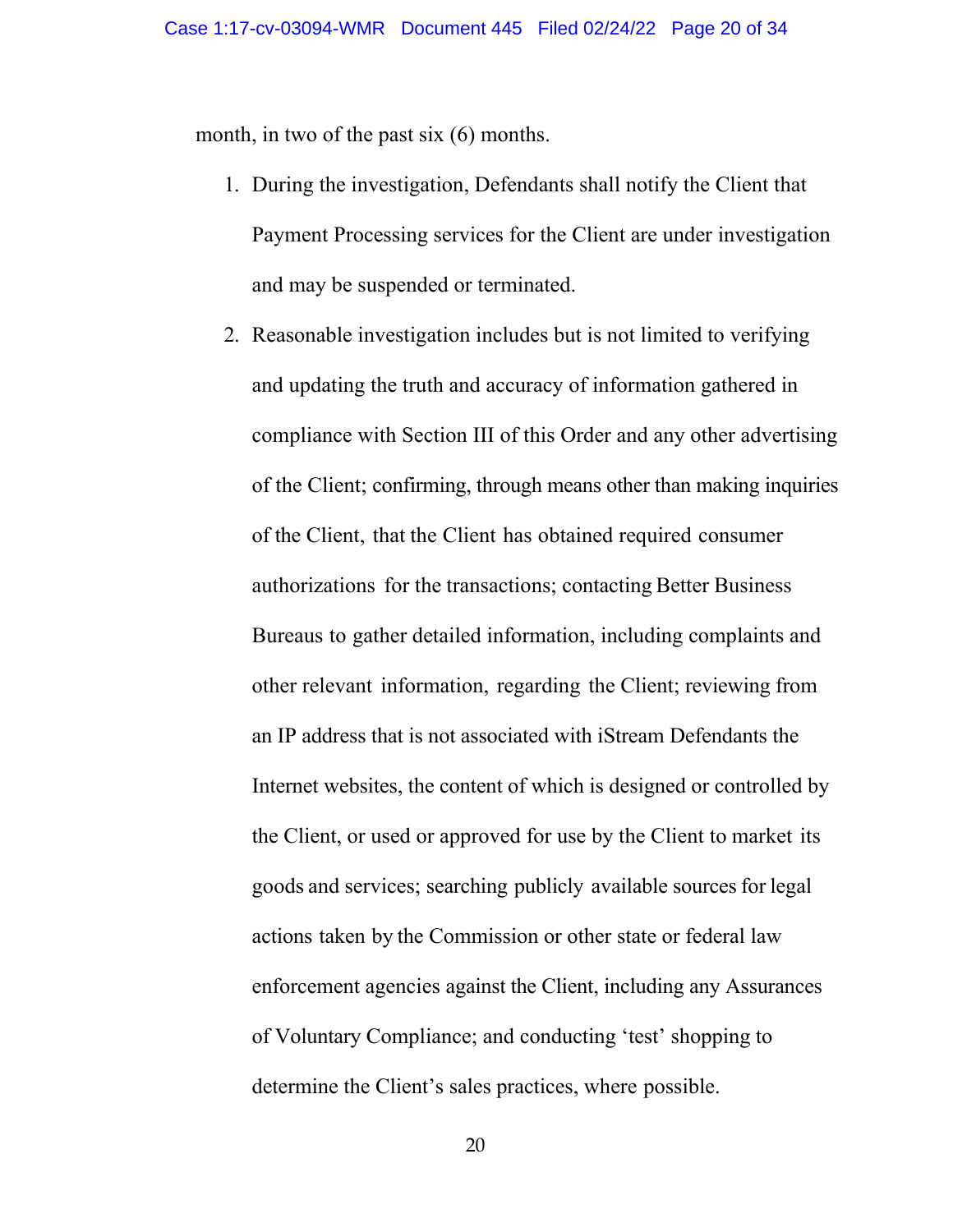- 3. At the completion of the investigation, the Defendant shall make a for which Defendant provides Payment Processing services, are written report of the investigation results. Unless the written report establishes facts that demonstrate, by clear and convincing evidence, that the Client's business practices, related to the offer(s) not a deceptive or unfair act or practice in violation of Section 5 of the FTC Act or a deceptive or abusive act or practice prohibited by the TSR, the Defendant must terminate Payment Processing services for the Client; and
- including, without limitation, Microtransactions, to avoid fraud and risk or the operators of any payment system. E. Failing to immediately stop processing sales transactions for any Client that iStream Defendants know or should know is engaged in tactics monitoring programs established by any financial institution, Acquirer,

#### **V.**

### IT IS FURTHER ORDERED that:

 A. Judgment in the amount of [\\$2,314,221.65](https://2,314,221.65) is entered in favor of the Commission against iStream Defendants, jointly and severally, as monetary relief.

B. The iStream Defendants are ordered to pay to the Commission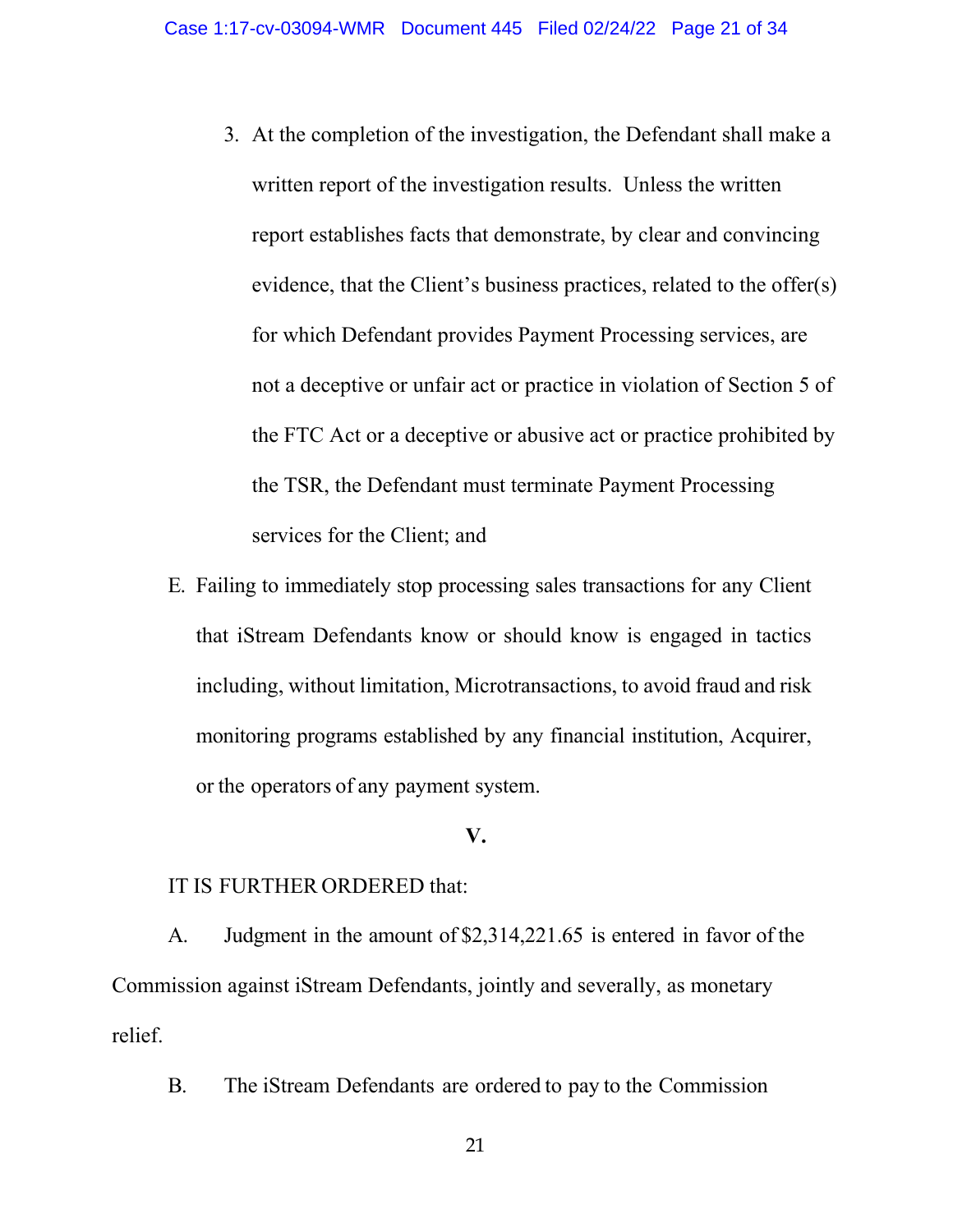fund transfer in accordance with instructions provided by a representative of the \$[2,314,221.65](https://2,314,221.65), which, the iStream Defendants stipulate, their undersigned counsel holds in escrow for no purpose other than payment to the Commission. Such payment must be made within 7 days of the entry of this Order, by electronic Commission.

#### **VI.**

### IT IS FURTHER ORDERED that:

A. The iStream Defendants relinquish dominion and all legal and equitable right, title, and interest in all assets transferred pursuant to this Order and may not seek the return of any assets.

B. The facts alleged in the Second Amended Complaint will be taken as true, without further proof, in any subsequent civil litigation by or on behalf of the Commission, including in a proceeding to enforce its rights to any payment or monetary judgment pursuant to this Order, such as a nondischargeability complaint in any bankruptcy case.

C. The facts alleged in the Second Amended Complaint establish all elements necessary to sustain an action by the Commission pursuant to Section  $523(a)(2)(A)$  of the Bankruptcy Code, 11 U.S.C. §  $523(a)(2)(A)$ , and this Order will have collateral estoppel effect for such purposes.

D. iStream Defendants shall provide to the Commission their Taxpayer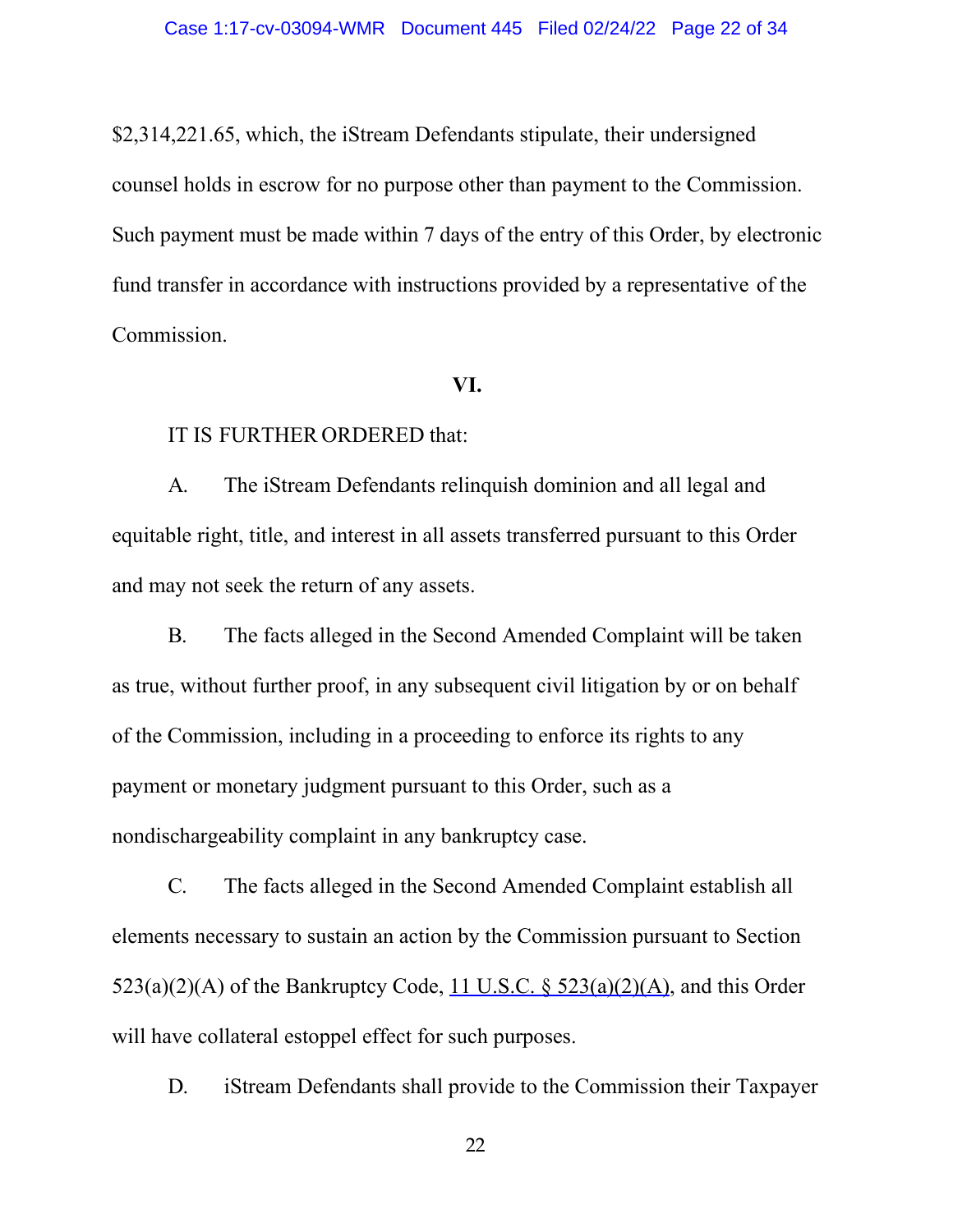Identification Numbers (Social Security Numbers or Employer Identification Numbers), which may be used for collecting and reporting on any delinquent amount arising out of this Order, in accordance with 31 U.S.C. § 7701.

 E. All money paid to the Commission pursuant to this Order may be for relief, including consumer redress and any attendant expenses for the that direct redress to consumers is wholly or partially impracticable or money remains after redress is completed, the Commission may apply any remaining the Complaint. The iStream Defendants have no right to challenge any actions the Commission or its representatives may take pursuant to this Subsection. deposited into a fund administered by the Commission or its designee to be used administration of any redress fund. If a representative of the Commission decides money for such other relief (including consumer information remedies) as it determines to be reasonably related to iStream Defendants' practices alleged in

#### **VII.**

 IT IS FURTHER ORDERED that iStream Defendants and their officers, agents, employees, attorneys, and all other persons in active concert or participation with them, who receive actual notice of this Order, are permanently restrained and enjoined from directly or indirectly:

A. Failing to provide sufficient customer information to enable the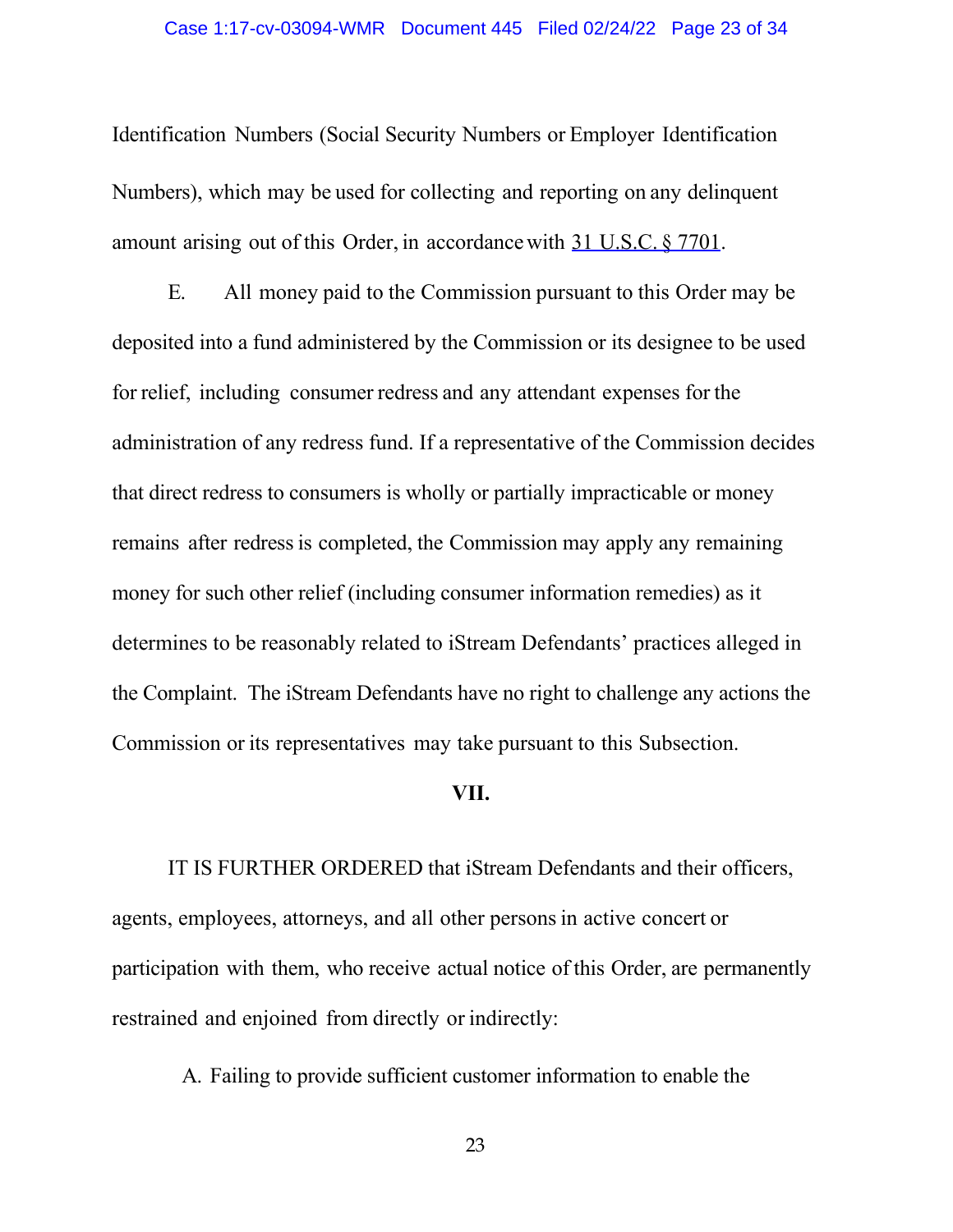Commission to efficiently administer consumer redress, where iStream Defendants represent that they have provided this redress information to the Commission. If a representative of the Commission requests in writing any information related to redress, iStream Defendants must provide it, in the form prescribed by the Commission, within 14 days. such information is in the possession of the iStream Defendants,

- a customer's account (including a credit card, bank, or other financial Remotely Created Payment Orders or a Covered Client; and B. Disclosing, using, or benefitting from customer information, including the name, address, telephone number, email address, Social Security number, other identifying information, or any data that enables access to account) of any person which any Defendant obtained prior to entry of this Order in connection with Payment Processing services for
- C. Failing to destroy such customer information in all forms in their possession, custody, or control within thirty (30) days after receipt of written direction to do so from a representative of the Commission.

 may be disclosed, to the extent requested by a government agency or required by law, regulation, or court order. *Provided, however*, that customer information need not be disposed of, and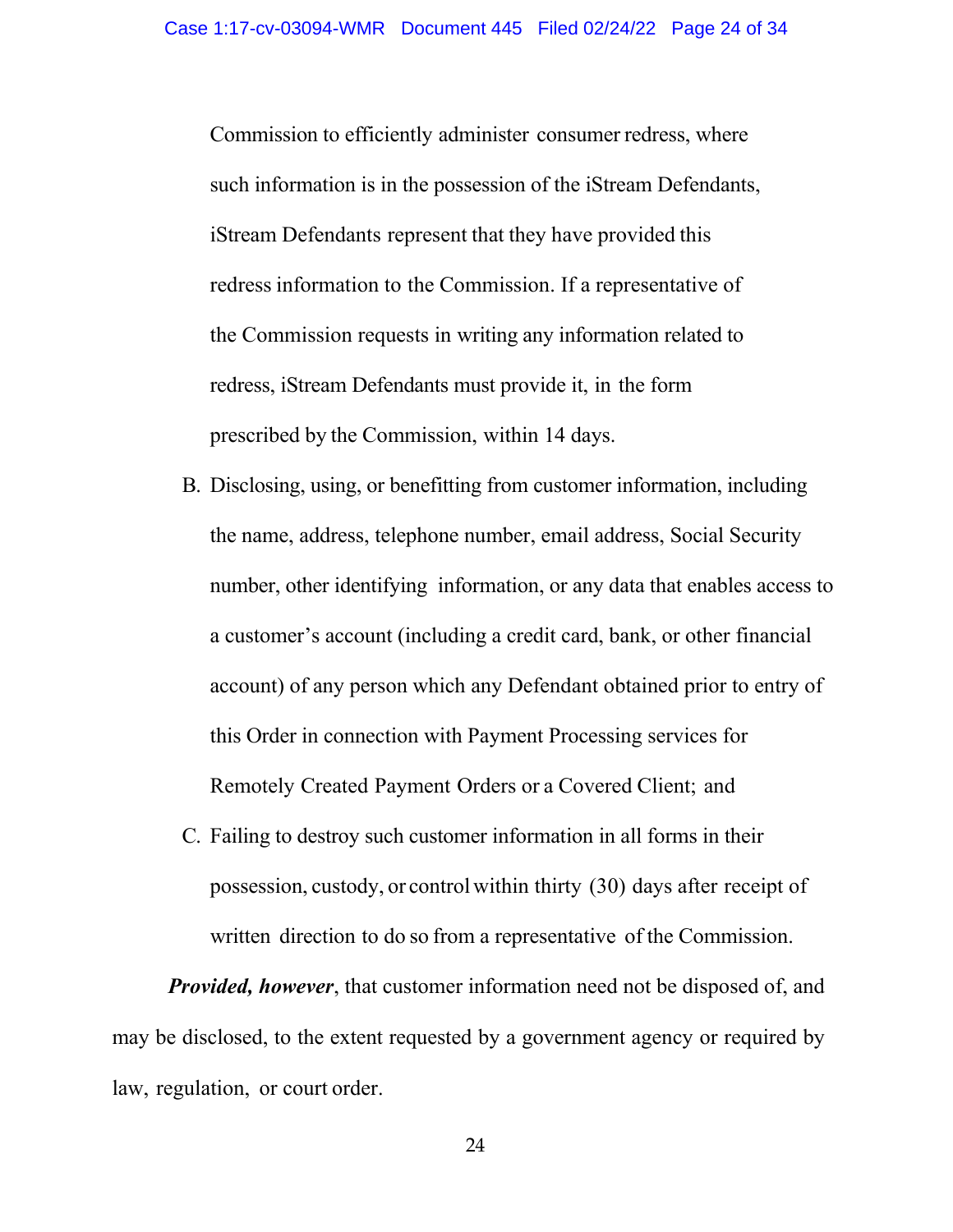#### **VIII.**

IT IS FURTHER ORDERED that iStream Defendants must fully cooperate with representatives of the Commission in this case and in any investigation related to or associated with the transactions or the occurrences that are the subject of the Complaint. iStream Defendants must provide truthful and complete information, evidence, and testimony. Individual Defendants must appear and Corporate Defendant must cause its officers, employees, representatives, or agents to appear for interviews, discovery, hearings, trials, and any other proceedings that a Commission representative may reasonably request upon 21 days written notice, or other reasonable notice, at such places and times as a Commission representative may designate, without the service of a subpoena.

#### **IX.**

 acknowledgments of receipt of this Order: IT IS FURTHER ORDERED that iStream Defendants obtain

- A. Each of the iStream Defendants, within 7 days of entry of this Order, Order sworn under penalty of perjury. must submit to the Commission an acknowledgment of receipt of this
- business that such Defendant, individually or collectively with any other Defendants, is the majority owner or controls directly or indirectly, and B. For 10 years after entry of this Order, each Individual Defendant for any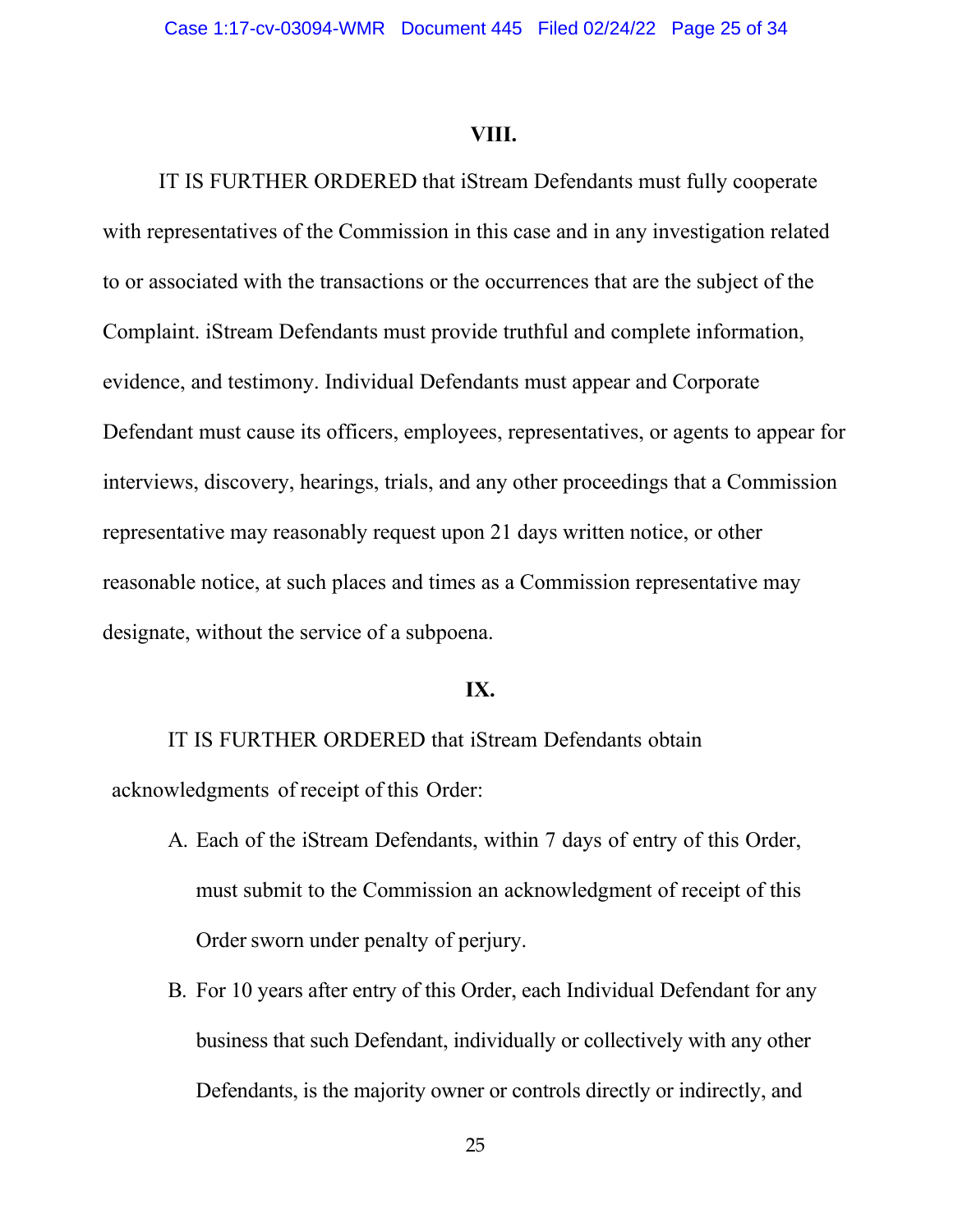each Corporate Defendant must deliver a copy of this Order to: (1) all Processing; and (3) any business entity resulting from any change in structure as set forth in Section X. Delivery must occur within 7 days of entry of this Order for current personnel. For all others, delivery must principals, officers, directors, and LLC managers and members; (2) all employees, agents, and representatives who participate in Payment occur before they assume their responsibilities.

 a copy of this Order, that Defendant must obtain, within 30 days, a signed and dated acknowledgment of receipt of this Order. C. From each individual or entity to which an iStream Defendant delivered

## **X.**

 IT IS FURTHER ORDERED that iStream Defendants make timely submissions to the Commission:

- A. One year after entry of this Order, each iStream Defendant must submit acompliance report, sworn under penalty of perjury.
	- 1. Each iStream Defendant must: (a) identify the primary physical, postal, and email address and telephone number, as designated use to communicate with Defendant; (b) identify all of that points of contact, which representatives of the Commission may Defendant's businesses by all of their names, telephone numbers,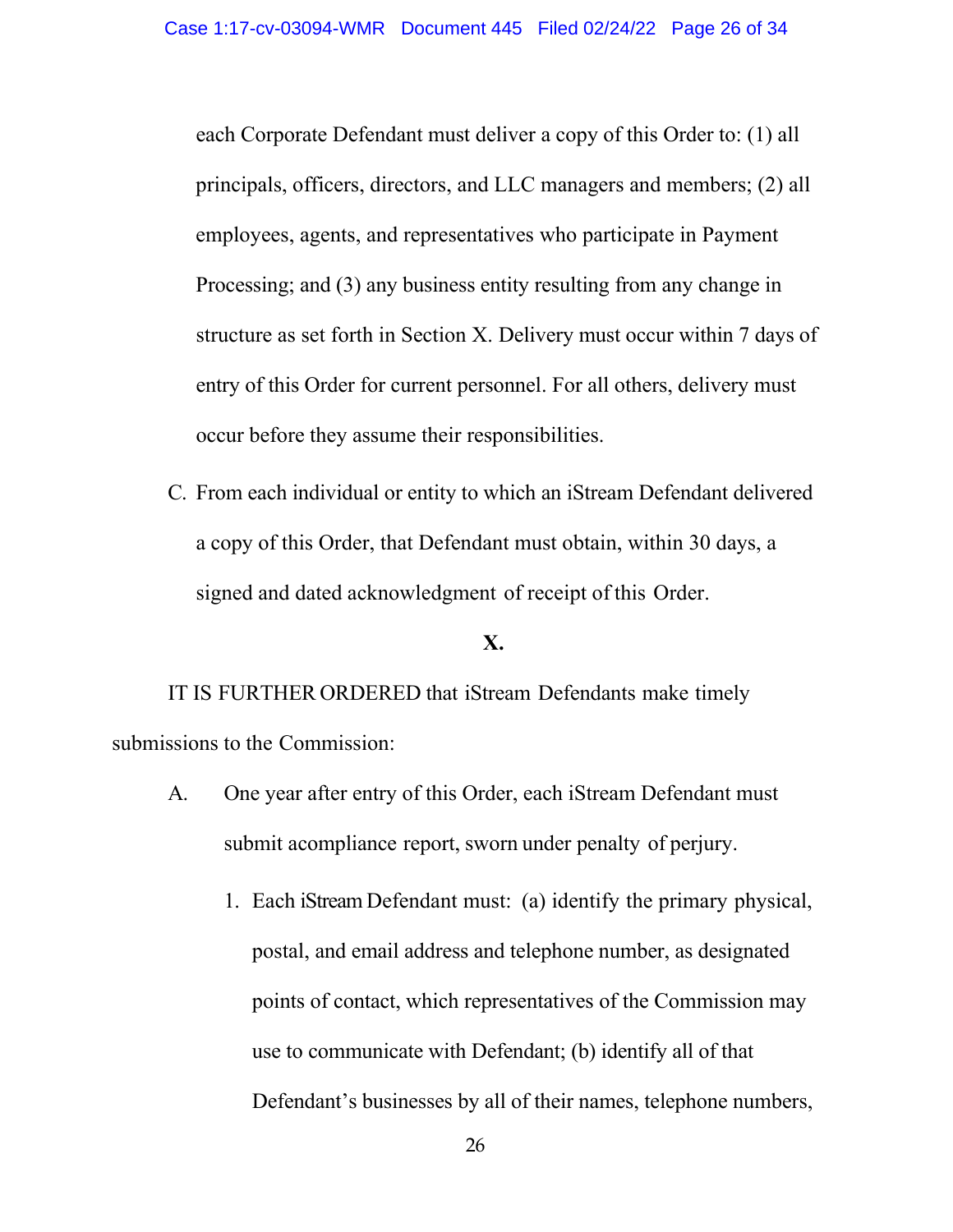activities of each business, including the goods and services offered, the means of advertising, marketing, and sales, and the involvement of any other Defendant (which Individual Defendants involvement); (d) describe in detail whether and how that Defendant is in compliance with each Section of this Order, and (e) provide a copy of each Order Acknowledgement obtained and physical, postal, email, and Internet addresses; (c) describe the must describe if they know or should know due to their own pursuant to this Order, unless previously submitted to the Commission.

- telephone numbers and all physical, postal, email and Internet addresses, including all residences; (b) identify all business activities, including any business for which such Defendant entity in which such Defendant has any ownership interest; and (c) describe in detail such Defendant's involvement in each such business, including title, role, responsibilities, participation, authority, control, and any ownership. 2. Additionally, each Individual Defendant must: (a) identify all performs services whether as an employee or otherwise and any
- B. For 10 years after entry of this Order, each iStream Defendant must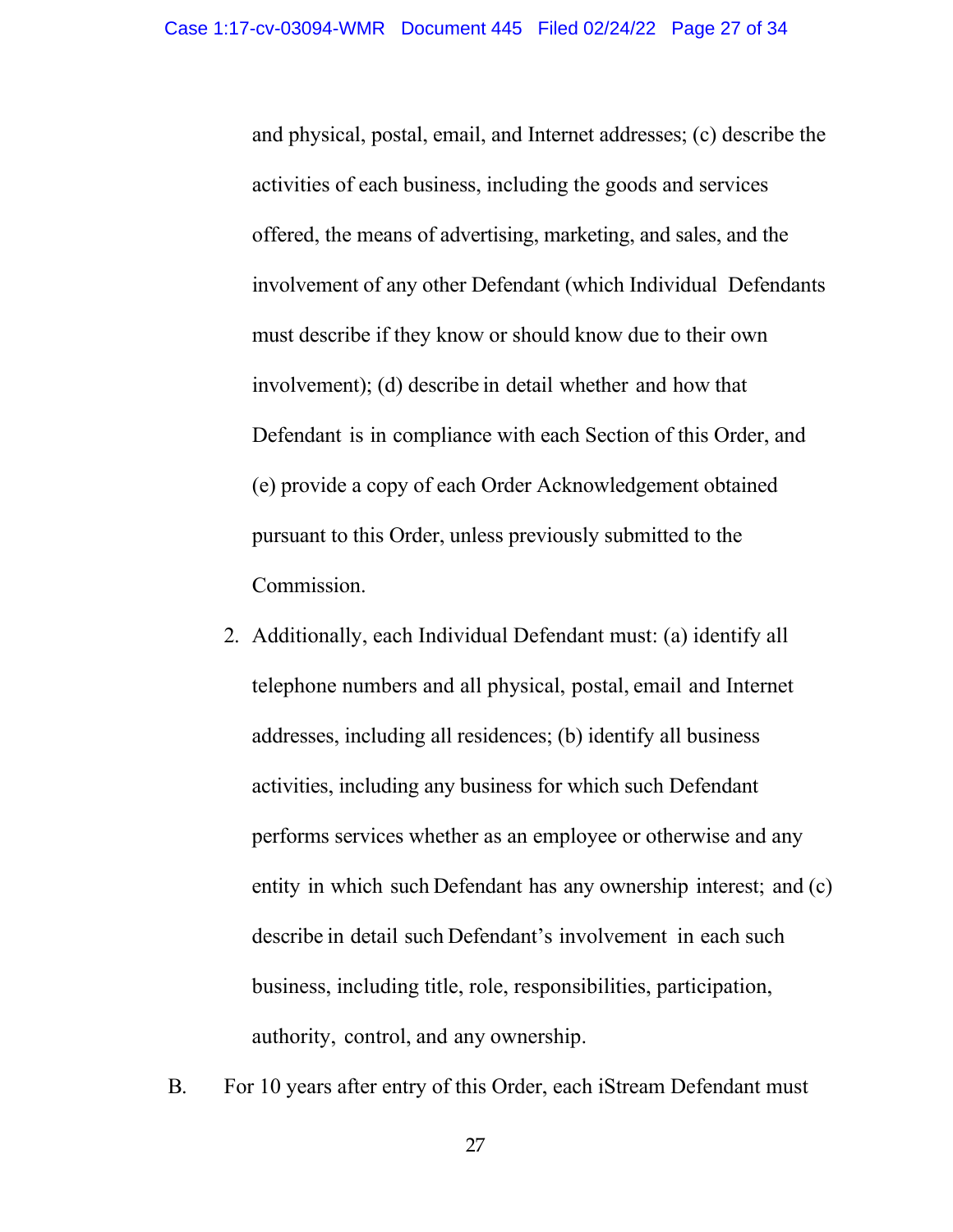submit a compliance notice, sworn under penalty of perjury, within 14 days of any change in the following.

- 1. Each iStream Defendant must report any change in: (a) any in or controls directly or indirectly that may affect compliance obligations arising under this Order, including: creation, merger, sale, or dissolution of the entity or any subsidiary, parent, or affiliate designated point of contact; or (b) the structure of the Corporate Defendant or any entity that Defendant has any ownership interest that engages in any acts or practices subject to this Order.
- in: (a) name, including aliases or fictitious name, or residence address; or (b) title or role in any business activity, including any business for which such Defendant performs services whether as has any ownership interest, and identify the name, physical address, and any Internet address of the business or entity. 2. Additionally, each Individual Defendant must report any change an employee or otherwise and any entity in which such Defendant
- filing of any bankruptcy petition, insolvency proceeding, or similar proceeding by or against such Defendant within 14 days of its filing. C. Each iStream Defendant must submit to the Commission notice of the
- D. Any submission to the Commission required by this Order to be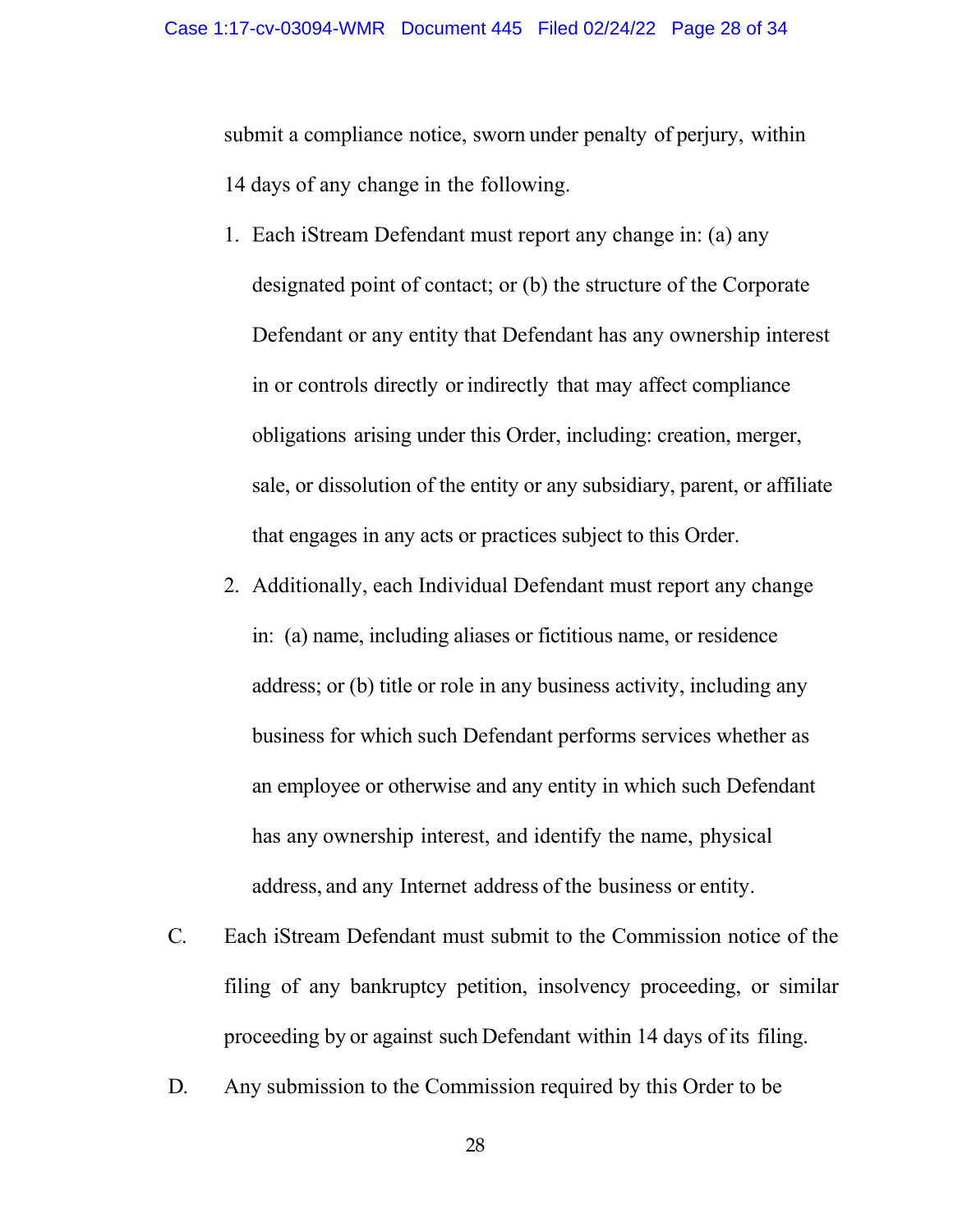penalty of perjury under the laws of the United States of America that the foregoing is true and correct. Executed on:\_\_\_\_\_\_\_\_ " and sworn under penalty of perjury must be true and accurate and comply with 28 U.S.C. § 1746, such as by concluding: "I declare under supplying the date, signatory's full name, title (if applicable), and signature.

 E. Unless otherwise directed by a Commission representative in writing, emailed to **[DEbrief@ftc.gov](mailto:DEbrief@ftc.gov)** or sent by overnight courier (not the U.S. Postal Service) to: Associate Director for Enforcement, Bureau of Avenue, NW, Washington, DC 20580. The subject line must begin:  *FTC v. Hornbeam Special Situations, LLC, et al.*, Case No. 1:17cv- 03094-WMR, X170047. all submissions to the Commission pursuant to this Order must be Consumer Protection, Federal Trade Commission, 600 Pennsylvania

### **XI.**

 records for 15 years after entry of the Order, and retain each such record for 5 years. Specifically, Corporate Defendant and each Individual Defendant for any business that such Defendant, individually or collectively with any other Defendants, is a majority owner or controls directly or indirectly must create and IT IS FURTHER ORDERED that iStream Defendants must create certain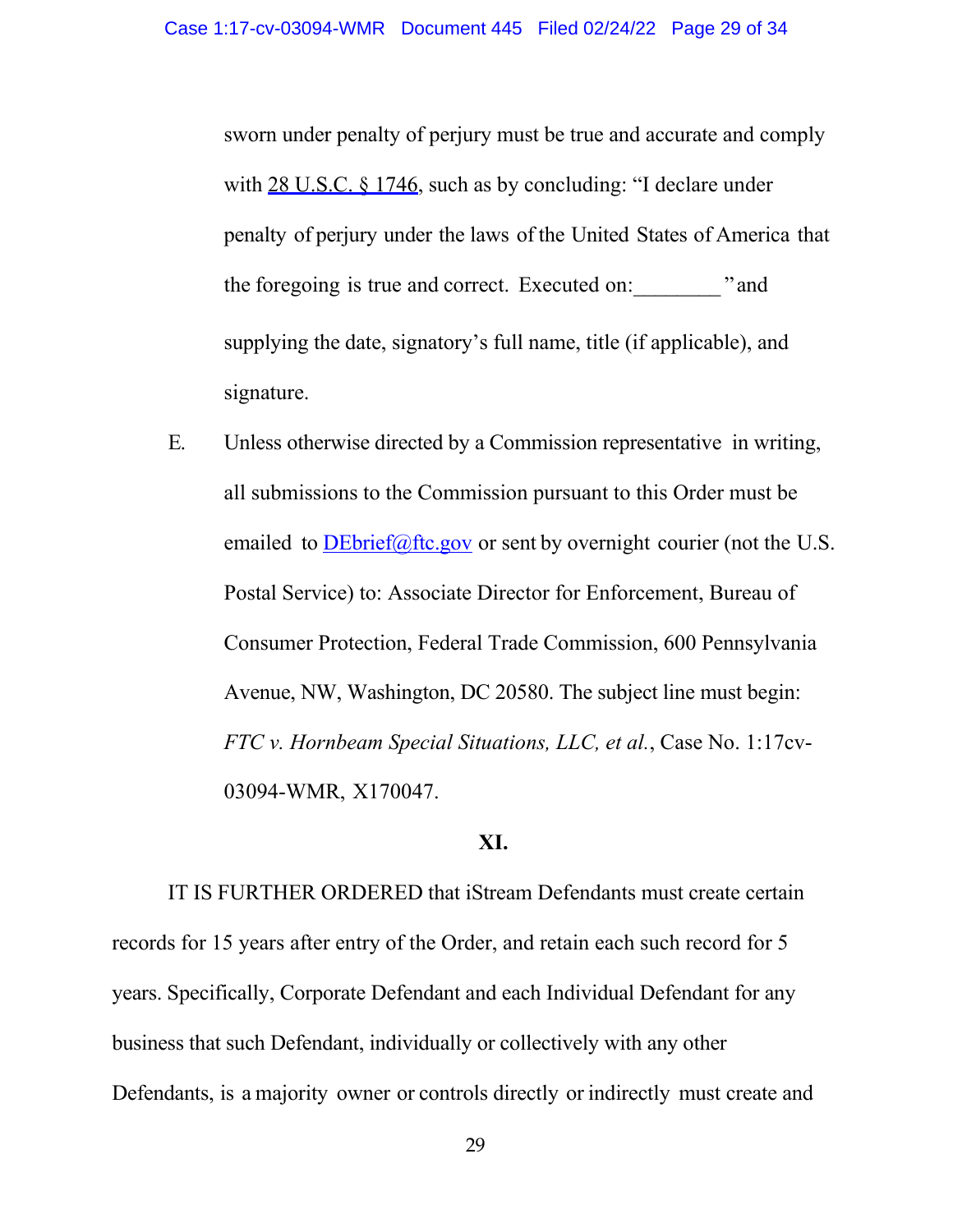retain the following records:

- revenues generated, and the disbursement of such revenues; A. Accounting records that reflect the cost of goods or services sold,
- reflect the number and dollar amount of all attempted transactions, cleared transactions, transactions Returned, and the reasons provided for any such Return, to the extent Defendant is able to create such B. Transactional data records on all Payment Processing Clients that records;
- C. Records of all refund and Return requests made with respect to Clients, whether received directly or indirectly, such as through a third party, and any response;
- whether as an employee or otherwise, that person's: name; addresses; applicable) the reason for termination; D. Personnel records showing, for each person providing services, telephone numbers; job title or position; dates of service; and (if
- E. Records of all consumer complaints and refund requests, whether received directly or indirectly, such as through a third party, and any response; and
- provision of this Order, including all submissions to the Commission. F. All records necessary to demonstrate full compliance with each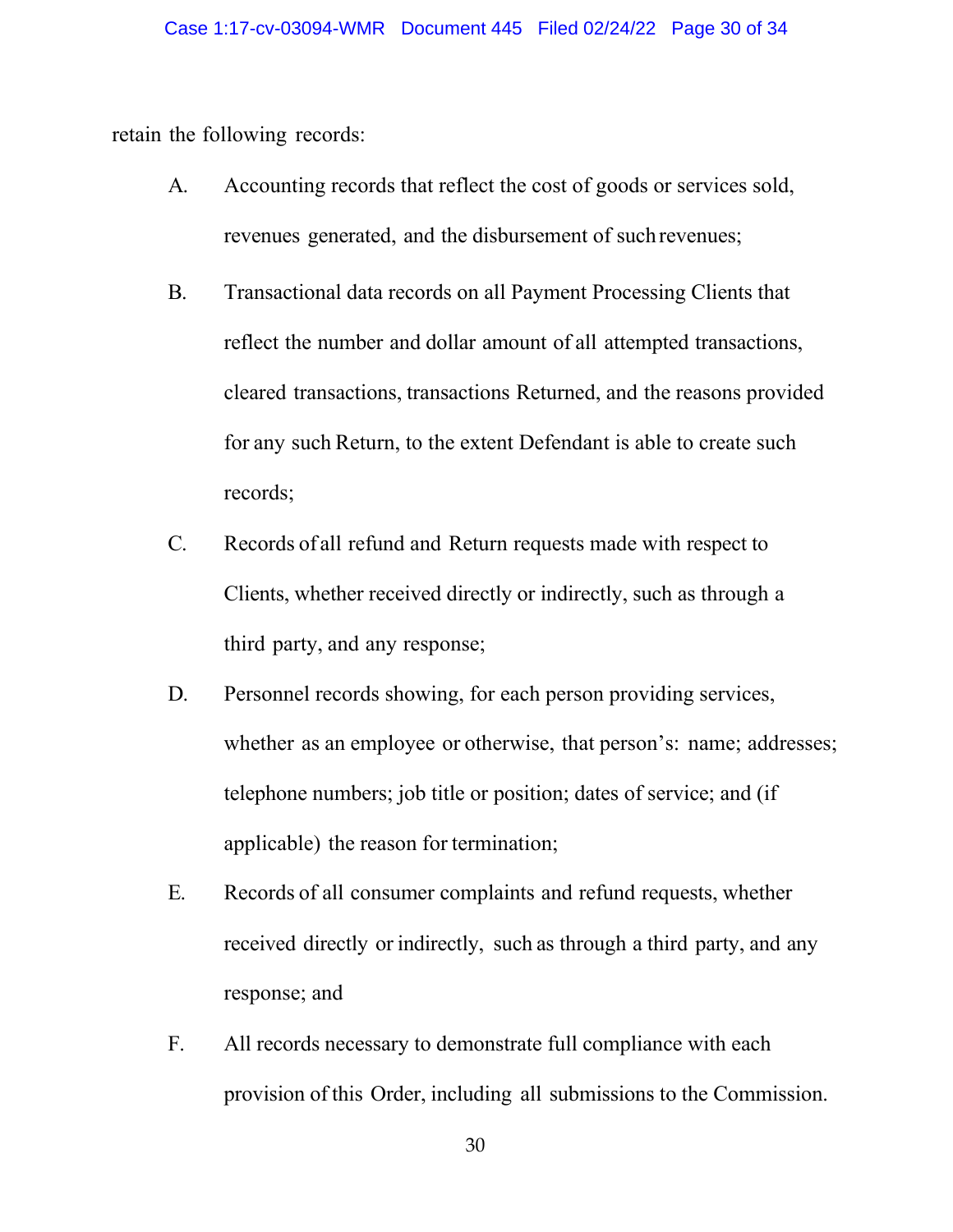#### **XII.**

 Defendants' compliance with this Order: IT IS FURTHER ORDERED that, for the purpose of monitoring iStream

- A. Within 14 days of receipt of written notice from a representative of the Commission, each Defendant must: submit additional compliance reports or other requested information, which must be sworn under prescribed by Federal Rules of Civil Procedure 29, 30 (including telephonic depositions), 31, 33, 34, 36, 45, and 69. penalty of perjury; appear for depositions; and produce documents for inspection and copying. The Commission is also authorized to obtain discovery, without further leave of court, using any of the procedures
- B. For matters concerning this Order, the Commission is authorized to communicate directly with each Defendant. Defendant must permit person affiliated with any Defendant who has agreed to such an interview. The person interviewed may have counsel present. representatives of the Commission to interview any employee or other
- C. The Commission may use all other lawful means, including posing, or entities, to iStream Defendants or any individual or entity affiliated with iStream Defendants, without the necessity of identification or through its representatives, as consumers, suppliers, or other individuals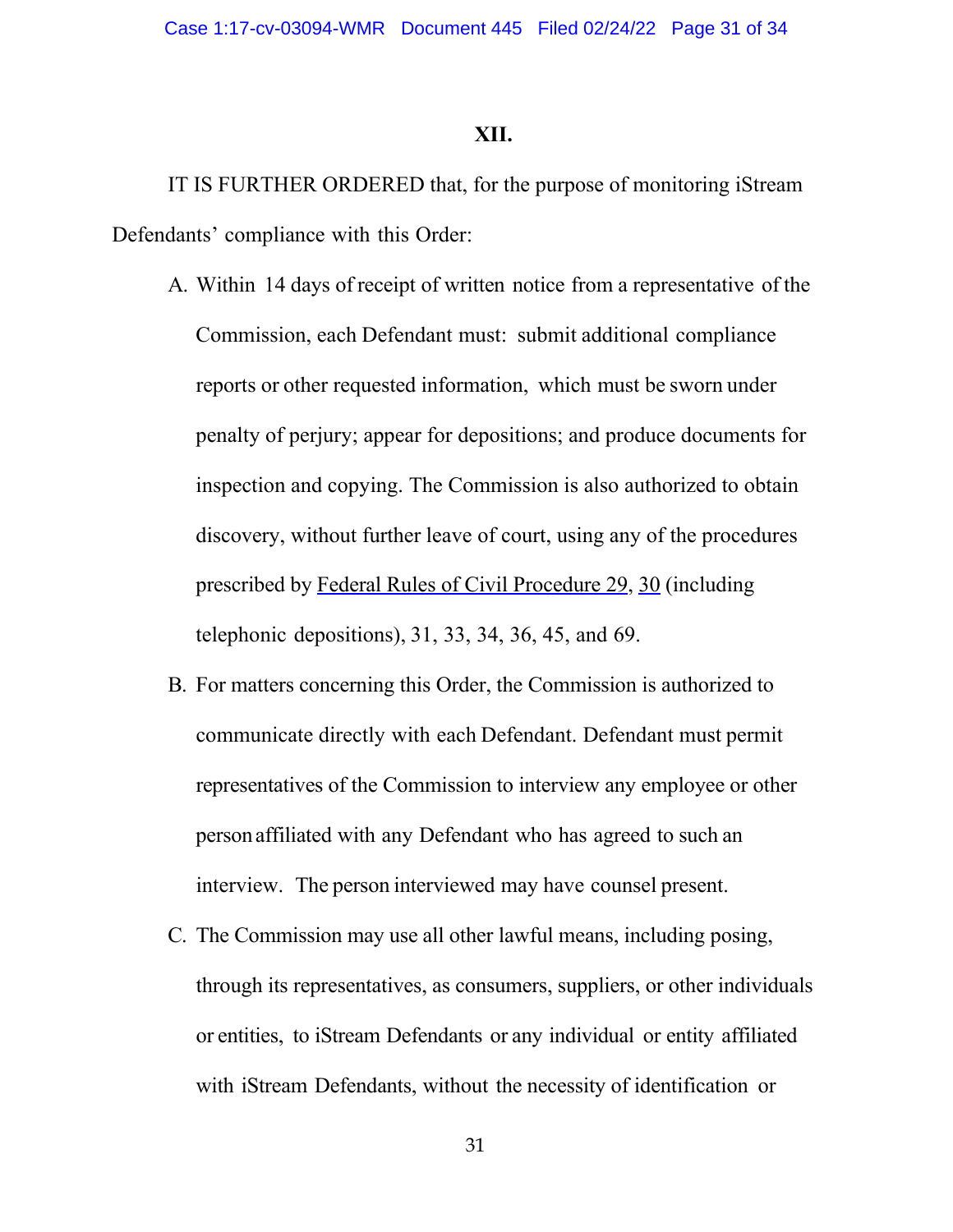of compulsory process, pursuant to Sections 9 and 20 of the FTC Act, 15 U.S.C. §§ 49, 57b-1. prior notice. Nothing in this Order limits the Commission's lawful use

# **XIII.**

 IT IS FURTHER ORDERED that this Court retains jurisdiction of this matter for purposes of construction, modification, and enforcement of this Order.

SO ORDERED this 24th day of February, 2022.

William M. Pay

UNITED STATES DISTRICT JUDGE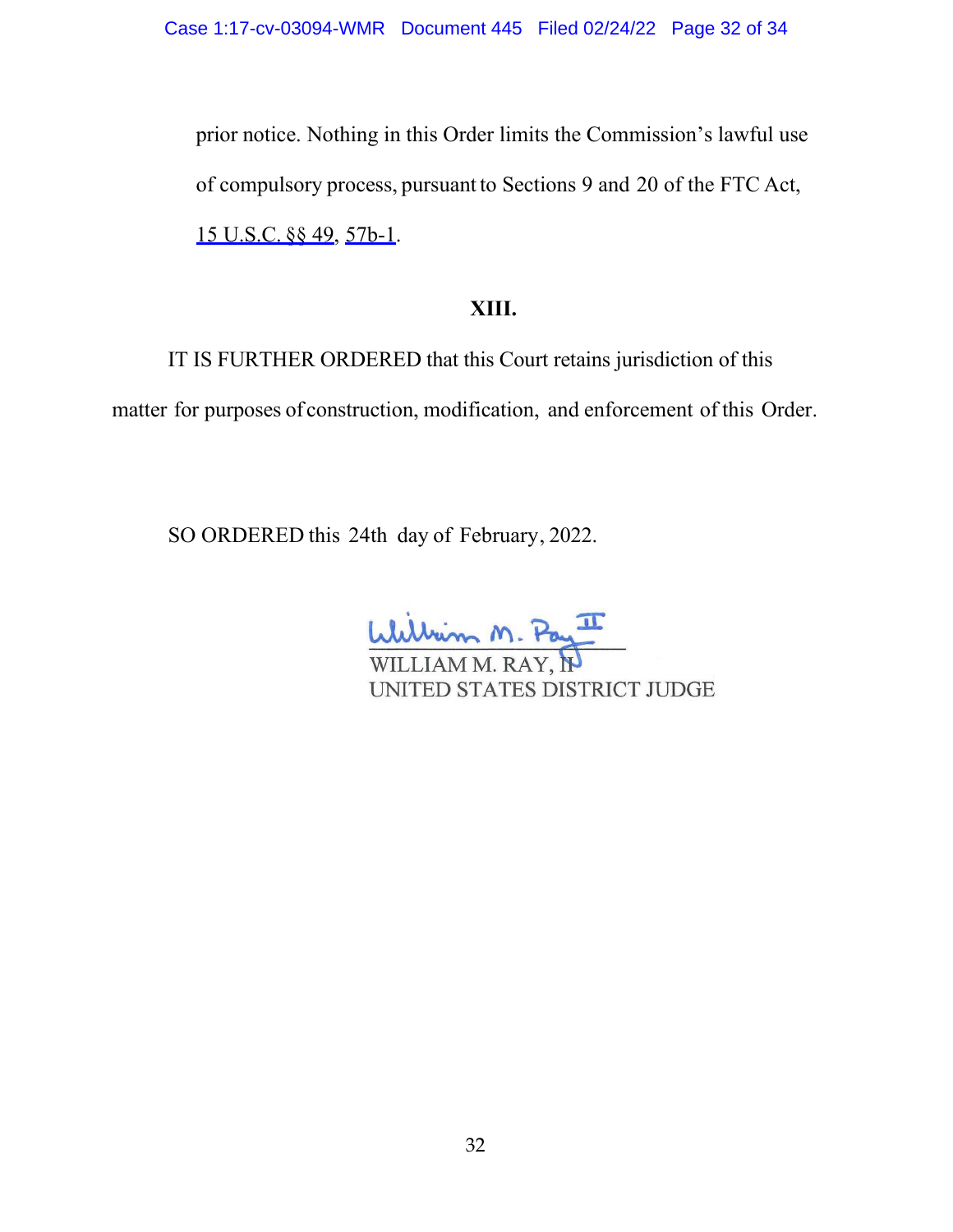## SO STIPULATED AND AGREED:

## FEDERAL TRADE COMMISSION:

KÓRIN EWING FELIX

**HONG PARK** PHILIP Z. BROWN **Federal Trade Commission** 600 Pennsylvania Ave., NW Mailstop CC-9528 Washington DC 20580 Telephone: (202) 326-3556 (Felix) Telephone: (202) 326-2158 (Park) Telephone: (202) 326-2979 (Brown) Facsimile: (202) 326-3197 Email: kfelix@ftc.gov; hpark@ftc.gov; pbrown1@ftc.gov

Attorneys for Plaintiff FEDERAL TRADE COMMISSION